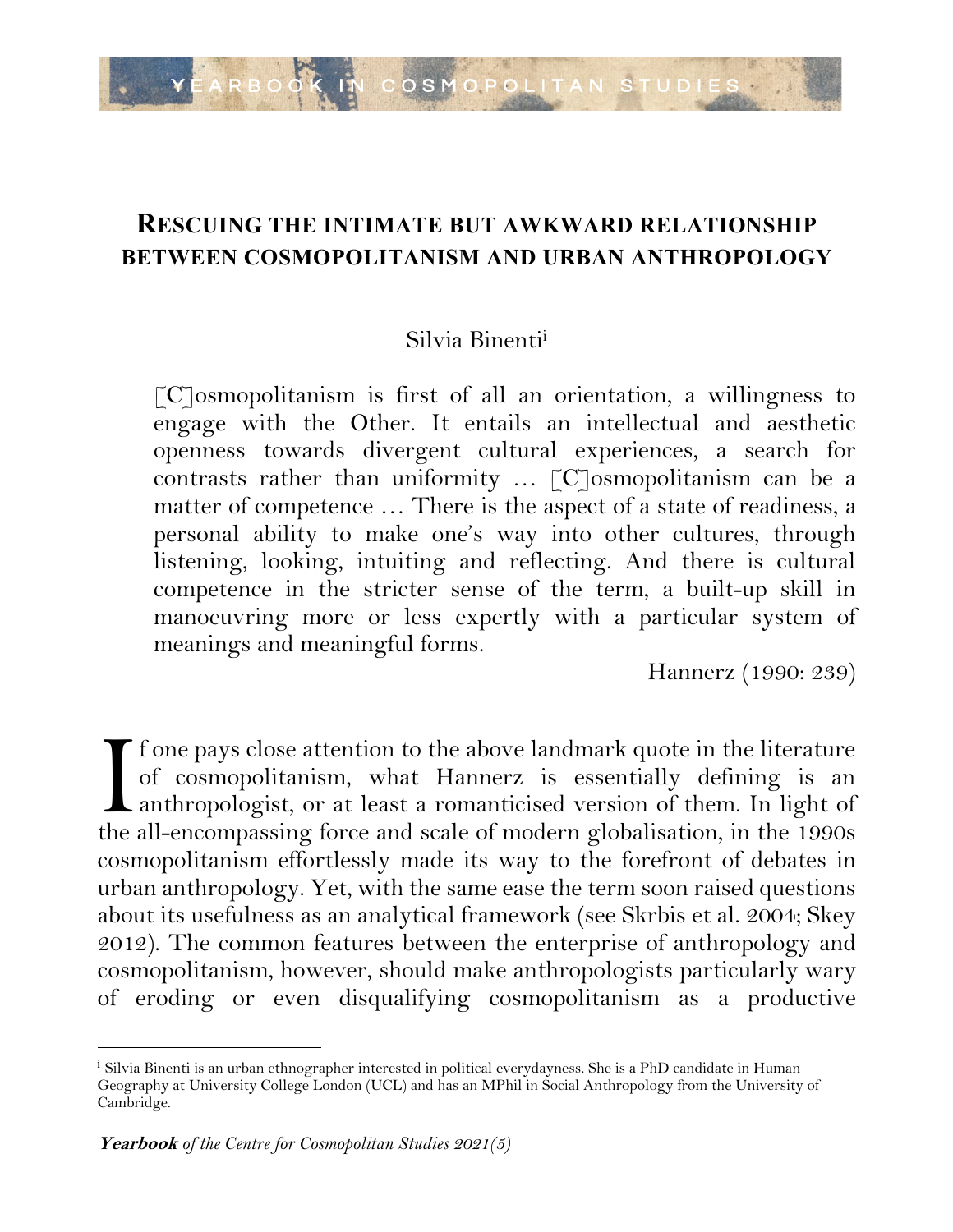

framework for empirical analysis. This is especially relevant as debates on "a cosmopolitan anthropology" and "methodological cosmopolitanism" periodically emerge within the discipline (Kuper 1994; Khan 2003; Beck 2007; Wardle 2010; Rapport 2007 and 2014).

While in political theory debates traditionally focused on the conceptualisation of cosmopolitanism as a moralising – and often utopian – project (see Fine 2003; Appiah 2006), anthropology contributed to the literature by empirically grounding the term's abstract precepts, primarily to address pervasive forms of cross-cultural sociability. This shift seemed particularly apt in the context of the global city where everyday life came to be seen as 'banally cosmopolitan' (Beck 2006: 133). While this interpretation of cosmopolitanism contributed to the democratisation of the term, it also brought about theoretical confusion on what cosmopolitanism is and can do as an empirically grounded notion. The term soon became a 'fluffy concept' (Parry 2008: 329) and an overstretched category applicable to most aspects of urban life in which cultural and material interactions with and across difference are somewhat inescapable. With this in mind, with specific reference to the study of life in global cities, this paper is concerned with the way the empirical shift in the literature might have unintentionally disempowered cosmopolitanism as a useful framework in anthropological writing.

My intention here is not to claim the universal validity of a particular definition of cosmopolitanism. Rather, I call to establish stronger conceptual foundations for the flexible employment of the framework in different urban contexts. To this aim, instead of starting from one of the rather vague definitions found in the literature (see Hannerz 1990 and 1996; Held 1995; Beck 2002; Vertovec and Cohen 2002), I will work backwards by looking at the merits and demerits of ethnographies attempting to explore urban life through the lens of cosmopolitanism. I will particularly focus on the emphasis of the literature in describing cosmopolitanism as *openness* towards diversity and a form of cross-cultural *competence*, as Hannerz's quote already illustrates. By moving away from discursive interpretations and everyday usages of the term, I will argue that cosmopolitanism is more productively looked at as a relational practice that

2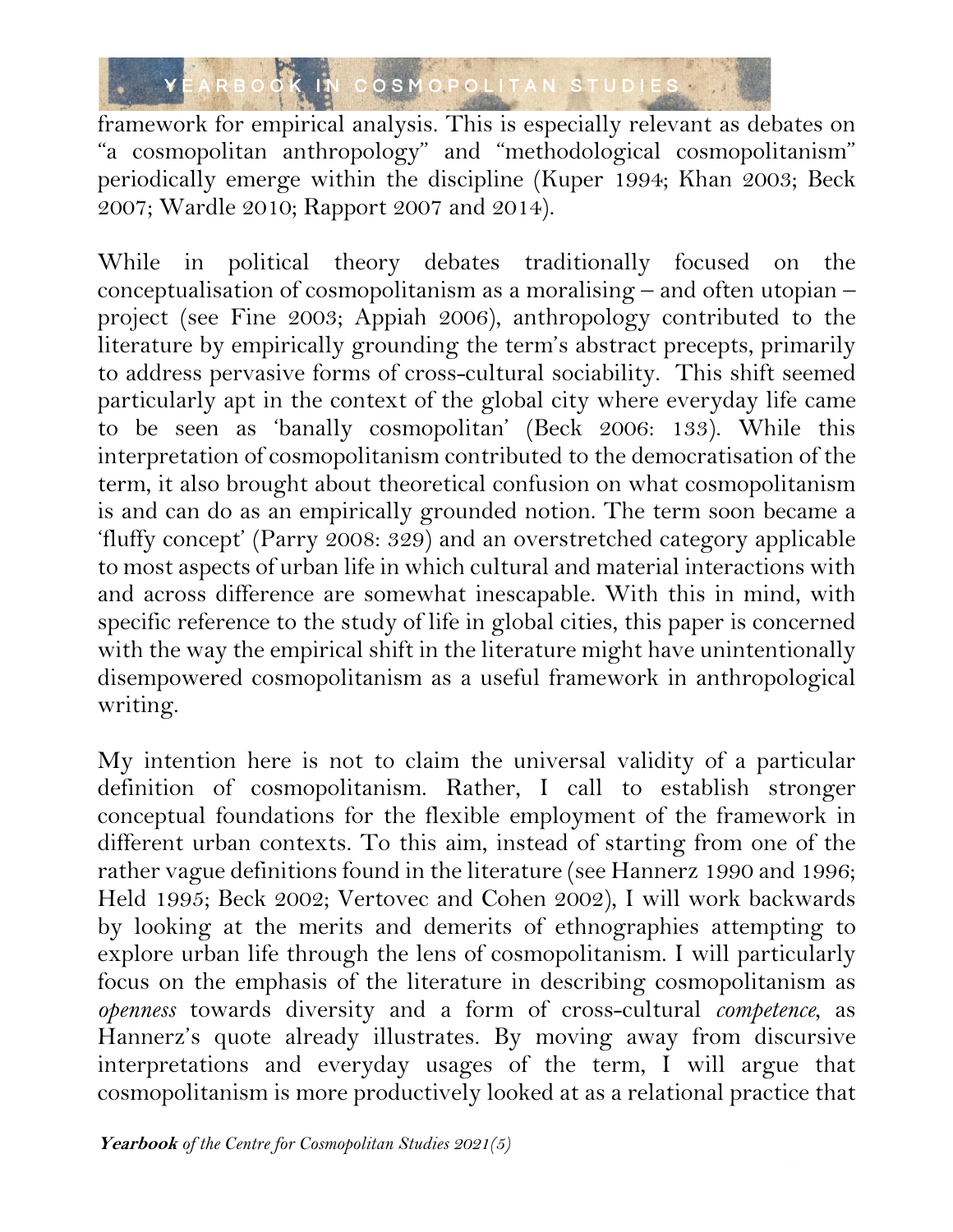

acts as a form of social capital grounded in people's situational dispositions towards diversity. Since people's behaviour is contextual and everchanging, I will claim that urban ethnographers must engage with the *doing* of cosmopolitanism rather than unproductive searches for stylised, cosmopolitan "types."

The first section of the article will both appreciate and problematise some of the theoretical and empirical cornerstones of the relationship between cosmopolitanism and life in global cities. In the subsequent sections of the paper, I will explore the way cosmopolitanism is operationalised as a framework by drawing from ethnographies in different global cities. I will primarily look at the working-class cosmopolitanism of New York's pigeon flyers (Jerolmack 2009); at the symbolic political economy of cosmopolitanism – both on the consumption side in a street market in Philadelphia (Anderson 2004) and on the production side through a study on Turkish-German entrepreneurs in Berlin (Pécoud 2004); and at the potential limitations of cosmopolitanism as a framework through Brink-Danan's (2001) article on the Jewish community in Istanbul. In doing so, I will deliberately focus on ethnographies that contextualise some of the critical aspects that cosmopolitanism has traditionally come under fire for: cosmopolitanism as an elitist (western) project; as conspicuous consumption removed from its original moral ethos; and as being exclusively contained within western liberalism. Apart from giving space to the "sedentary glocals" (Skrbis et al. 2004) and "stay-home-cosmopolitans" (Werbner 2008) that have long been missing from the literature, this will offer a further opportunity to critically discuss and potentially rescue cosmopolitanism by showing that the issue with it might lie within the biased focus of academics rather than the biases of the framework *per se*.

### **Cosmopolitanism and the global city**

It should go without saying that global cities do not hold the monopoly on cosmopolitanism, and indeed they are often home to heated racial tensions and discriminatory acts of violence. However, by bringing diverse peoples together, urban spaces excel at fostering opportunities for cross-cultural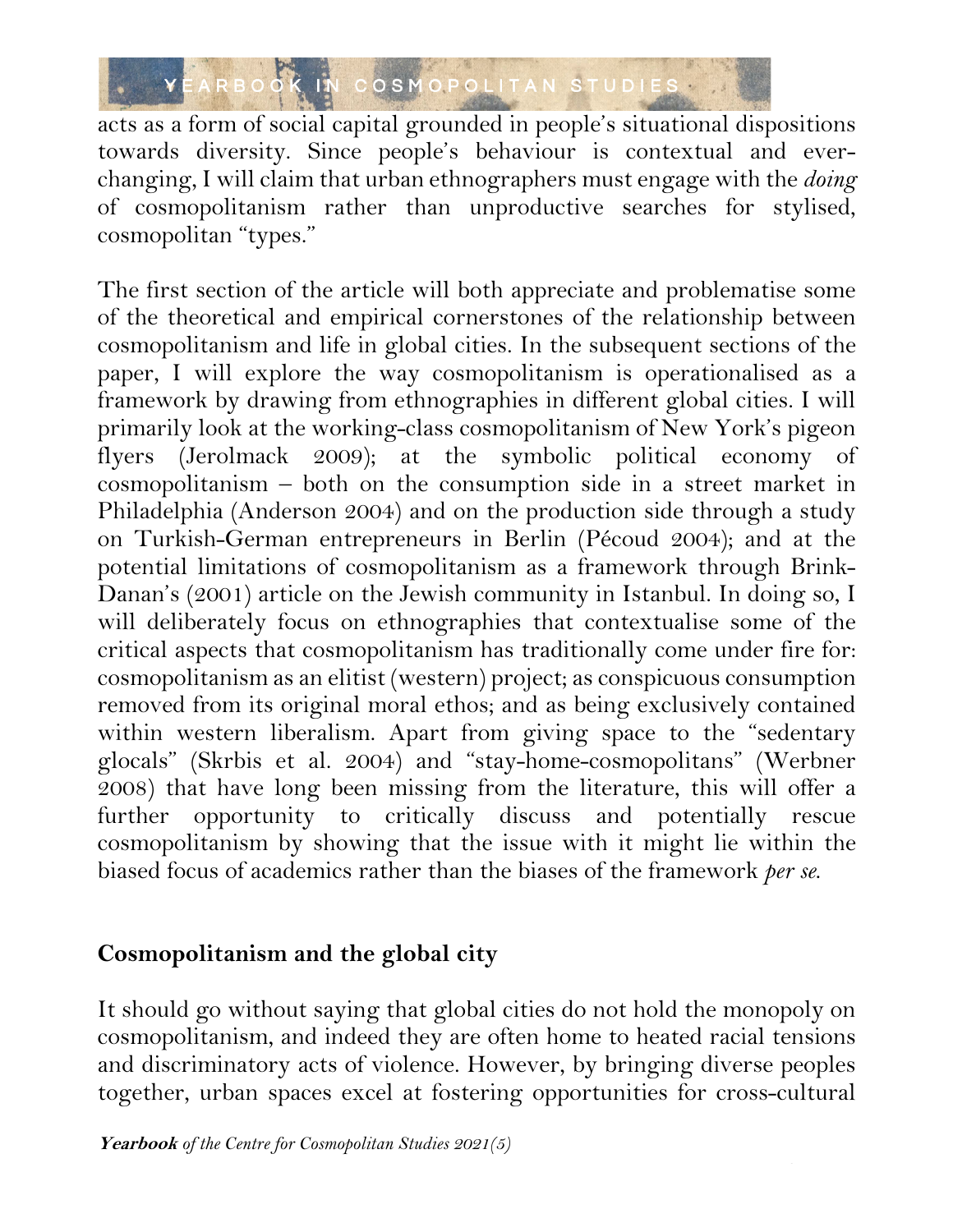

interactions and for the development of multicultural awareness (Warf 2015). The urban and the cosmopolitan thus find themselves in an intimate but often awkward relationship in anthropological writing, contributing to the ambiguity around cosmopolitanism as an analytical framework.

Vertovec (2007) coins the term of "super-diversity" to highlight the escalated level of human diversity in Britain and, more specifically, in its most iconic global city, London. According to the author, the contemporary *diversification of diversity* – largely connected to migration and mass urbanisation – is characterised by the interplay of complex sets of variables defining the public and private life of city dwellers (ibid., 1025). In this light, Vertovec calls for greater attention to the geography of these variables across the city space, which can highlight issues of spatial discrimination and urban segregation. This seemed particularly relevant after the publication of the Cantle Report (Home Office 2001), which highlighted the shortcomings of multiculturalism in Britain by showing that neighbours belonging to different cultural groups largely conduct "parallel lives." While it would be naïve to think that the mere exposure to Vertovec's super-diversity could be enough to guarantee integration, the encounter and negotiation with difference is often inescapable in large urban areas. Scholars have suggested that sustained and banal confrontations with difference might mutually mitigate the dehumanising discourses of racial discrimination (Binnie et al. 2006) and set the ground for the development of cross-cultural understanding (Wise and Velayutham 2009).

This perhaps too optimistic picture of super-diversity is what allows the global city to be mapped out in the common imaginary as the place where cosmopolitanism is most expected to reside. Amin (2002) argues that "micro-publics" (shops, workplaces, schools, sport clubs etc.) are where cross-cultural interactions are most likely to take place in the city. They represent prosaic spaces of interdependence, engagement and negotiation calling for the ethnography of the "micropolitics" of mundane interactions (ibid., 969). To this aim, Wessendorf's (2013) ethnography explores how residents of the London Borough of Hackney are expected to interact across difference according to an unspoken code of conduct dominating public life in the neighbourhood – what she calls the "ethos of mixing." Building on

4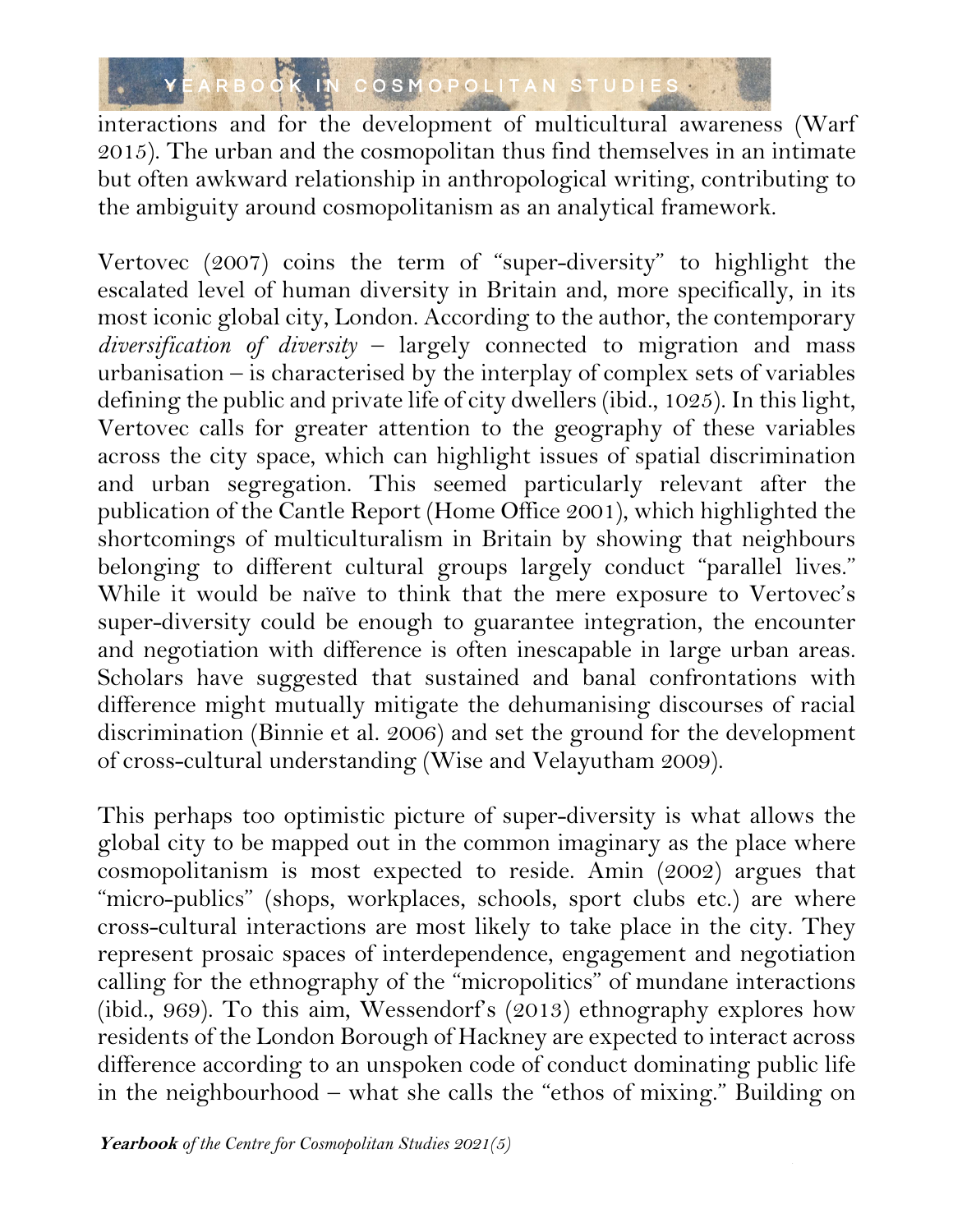

Vertovec's notion of super-diversity, Wessendorf develops the concept of *commonplace diversity*, 'referring to ethnic, religious and linguistic diversity being experienced as a normal part of social life and not as something particularly special' (ibid., 407). In other words, while the local community holds a positive view of mixing, people take little interest in diversity. For instance, new residents who speak with an accent or dress in 'ethnic' clothing are rarely asked about their origins (ibid., 411). The author explicitly distinguishes this attitude from the idea of cosmopolitanism which, in Wessendorf's words, would 'involve taking deeper interest in other people's life worlds' (ibid., 408).

Wessendorf's idea of "commonplace diversity" as distinct from "cosmopolitanism" can represent a useful starting point to understand why the urban and the cosmopolitan often sit together uncomfortably in anthropological writing. If we were to look at Hackney residents who allow, but not necessarily seek, regular interactions with diversity through the lens of cosmopolitanism, most instances of ordinary life within the ubiquitous global dimension of the city would automatically fall under the cosmopolitan umbrella. In that case, cosmopolitanism would represent a merely descriptive term and bring little added value for the study of social life in the global city, especially when sided by existing terms such as transnationalism, multiculturalism and even globalisation. In a comparative ethnography of different cities historically celebrated for their cosmopolitanism, for instance, Werbner (2015: 584) rather unhelpfully refers to London's pluralism as "descriptive cosmopolitanism" to indicate the condition of different people living side by side. According to the author, this cosmopolitan setting (which seems no different from Vertovec's superdiversity) can 'lead to creative, "real" intercultural conviviality alongside everyday taken-for-granted forms of cosmopolitanism' (ibid., 570). The latter, which Werbner terms "real cosmopolitanism," remains unqualified, vague and ill-defined. In the same way, Beck (2002) tends to conflate the term with transnational experiences such as migration, or with the mere symbolic or material encounter with difference, for instance through consumption.

5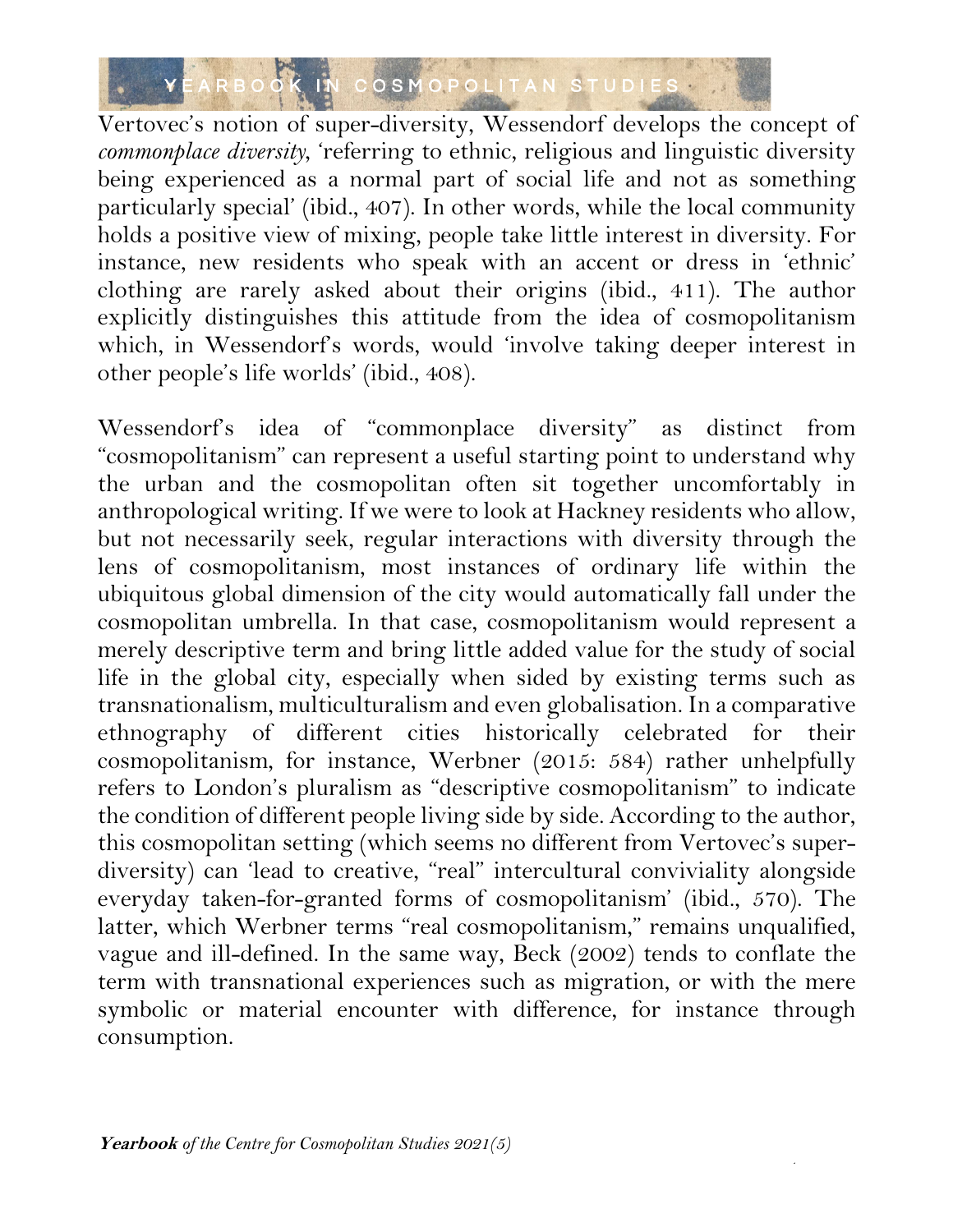

To this confusion in the literature, the association between cosmopolitanism and urban life in popular culture adds another layer of ambiguity. Substantial research (Çaglar 2002; Skrbis and Woodward 2007; Müller 2011) suggests that cosmopolitanism as a discursive formation in popular culture portrays city-dwellers as *a priori* cosmopolitans. In parallel, city branding significantly contributes to the marketing of the urban atmosphere of the global city as "cosmopolitan," regardless of the actual politics of difference on the ground. Mandel's (2008) ethnography in Berlin, for instance, sheds light on the way different stages of the branding campaign for a "cosmopolitan" Berlin often clashed with the tensions around notions of identity and belonging among the local Turkish community. The marketing of cosmopolitanism together with the common usage of the term to refer to urban clichés of eclectic coffee drinkers and eccentric sushi eaters (see Young et al. 2006) often ends up colouring the literature on cosmopolitanism. In this regard, it is opportune to emphasise that this article is concerned with cosmopolitanism as a framework and not as a narrative or discourse. However, the conflation of cosmopolitanism as a rigorous academic term and the stereotyped concept of popular culture often limits the employability of the framework in anthropological writing.

### **Cosmopolitanism and the working-class**

Traditionally the literature on cosmopolitanism focused on members of the progressive vanguard who embrace globalisation as a lifestyle (see Nowicka and Kaweh 2009; Kennedy 2004; Molz 2006; Tarrow 2005). Alternative approaches contrasted the naturalised association between cosmopolitanism and the western, "frequent traveller" (Calhoun 2002a) of the urban upperclass by looking at cosmopolitanism among the lower steps of the socioeconomic ladder (e.g., Werbner 2006; Notar 2008; Kothari 2008; Parry 2008). With reference to this research trend, I will now engage with Jerolmack's (2009) study on the development of social ties among workingclass pigeon flyers in Brooklyn, New York. This example will help highlight some of the core features of how a cosmopolitan framework is employed in the literature and kick off a discussion on some of its strengths and limitations for the empirical study of life in the global city.

6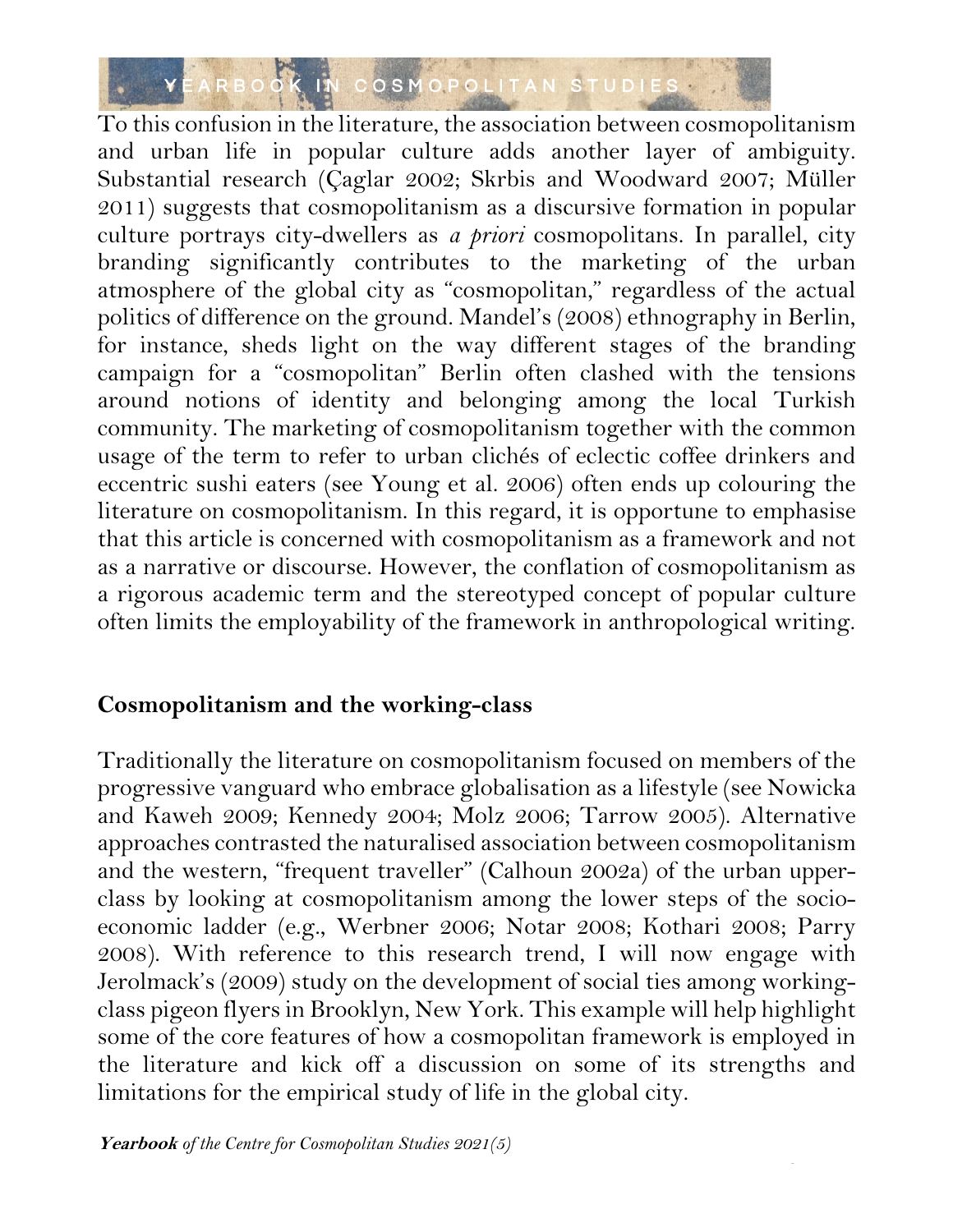

Pigeon keeping is the timeworn tradition of breeding and flying domestic pigeons originally "imported" to the rooftops of New York by Italian immigrants at the end of the 19<sup>th</sup> century. With the gradual dispersion of the Italian community across the city, this long-standing practice came to almost disappear. Today a new breed of pigeon flyers has emerged among Puerto Rican and African American young men. The paper follows the story of new and older pigeon keepers; among those, Carmine, an Italian American man who is one of the oldest and most respected breeders in Brooklyn. Almost everybody in the new league of breeders was initiated into the hobby by an older Italian man like Carmine – the mentorship of newcomers is valued and embraced by the pigeon flyers. The men primarily socialise at one of the few remaining specialised pet shops in the city, but their interactions go beyond the store: they visit on each other's roofs; breed others' pigeons as a favour; bond over common enemies (i.e., falcons and complaining neighbours); take an interest in each other's family and work life (ibid., 350-351). Through these interactions and the inter-ethnic succession of the tradition of pigeon keeping, the study claims that "cosmopolitan ties" are formed between these working-class men.

From this account, cosmopolitanism emerges first of all as a *relational* concept, referring to the establishment of meaningful relationships with *others*. This dimension of relationality acts on two different levels: experiential and epistemological. The former refers to the relationship built among pigeon keepers as a lived experience that ultimately 'deemphasises historical and kin-based ties' (ibid., 438). The second refers to a cognitive interaction with difference through which pigeon keepers gain cultural awareness about both the *self* and the *other*, while simultaneously building bridges between the two. In Jeromack's words:

Through tales from past and present, whether truthful or 'bullshit', the men build bridges - with pigeons as support beams - that establish a continuity between experiences of the white old timers and the younger blacks and Puerto Ricans. (ibid., 451)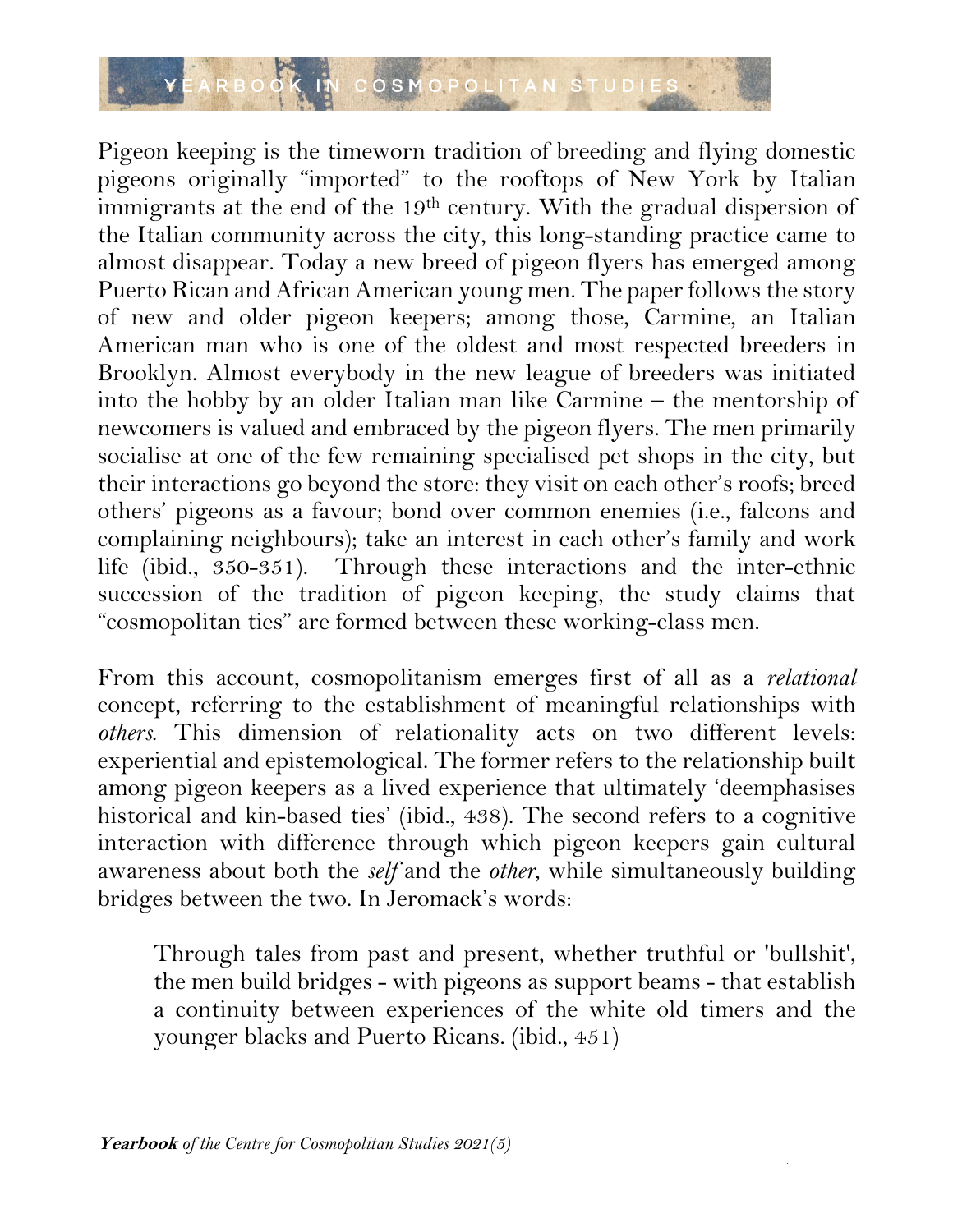

This form of cultural awareness and social capital translate into an actual skill or competence to navigate through fluid cultural boundaries. The men, indeed, are highly aware of their different cultural positioning on the city's racialised map and employ this awareness to socialise across ethnic boundaries. As a way of example, similar to Sanchez (2016) and Sherman (2009), Brooklyn's pigeon flyers – who half-jokingly self-proclaim "lowlifes" – resort to racial humour to exorcise potential tensions and bond through "competitive sociability" (Jerolmack 2009: 438). This ability to switch from a cultural milieu to another is at the core of a cosmopolitan framework in anthropological inquiry. However, as I will further explore, this should be treated as only one aspect of it.

Despite their fervid involvement in an ethnically mixed hobby, the pigeon flyers do not exhibit unprejudiced behaviour at all times, even on the rooftops where they gather every day. The author, for instance, catches a group of white breeders privately talking about local crime and complaining about the 'niggers' they assume to be involved (ibid., 452). Jerolmack refrains from calling Carmine or anyone else a "cosmopolitan," successfully representing the pigeon flyer as a socially complex *person* rather than a fixed *persona*. Only in one passage does the author fall into the trap of reifying cosmopolitanism by the hands of another dualism, he states: 'For the most part, the men are provincial rather than cosmopolitan' (ibid., 453). Despite this example of dichotomous thinking directly opposing the cosmopolitan and the provincial, the ethnography largely deconstructs the essentialist categories usually associated with cosmopolitan literature. In this regard, while Skrbis et al. (2004: 127) maintain that scholars need to 'distinguish cosmopolitans from non-cosmopolitans,' I would argue that we need to distinguish cosmopolitan practices from non-cosmopolitan ones. Attempts to fix the "who" of cosmopolitanism would only leave us with more questions than answers: *How much diversity does one need to engage with to be a true "cosmopolitan"? For how long? And why?* Of course, the contextualisation of cosmopolitanism in terms of "by whom" is crucial, but it would be misleading to assume that people maintain and exhibit "cosmopolitan" attitudes at all times.

8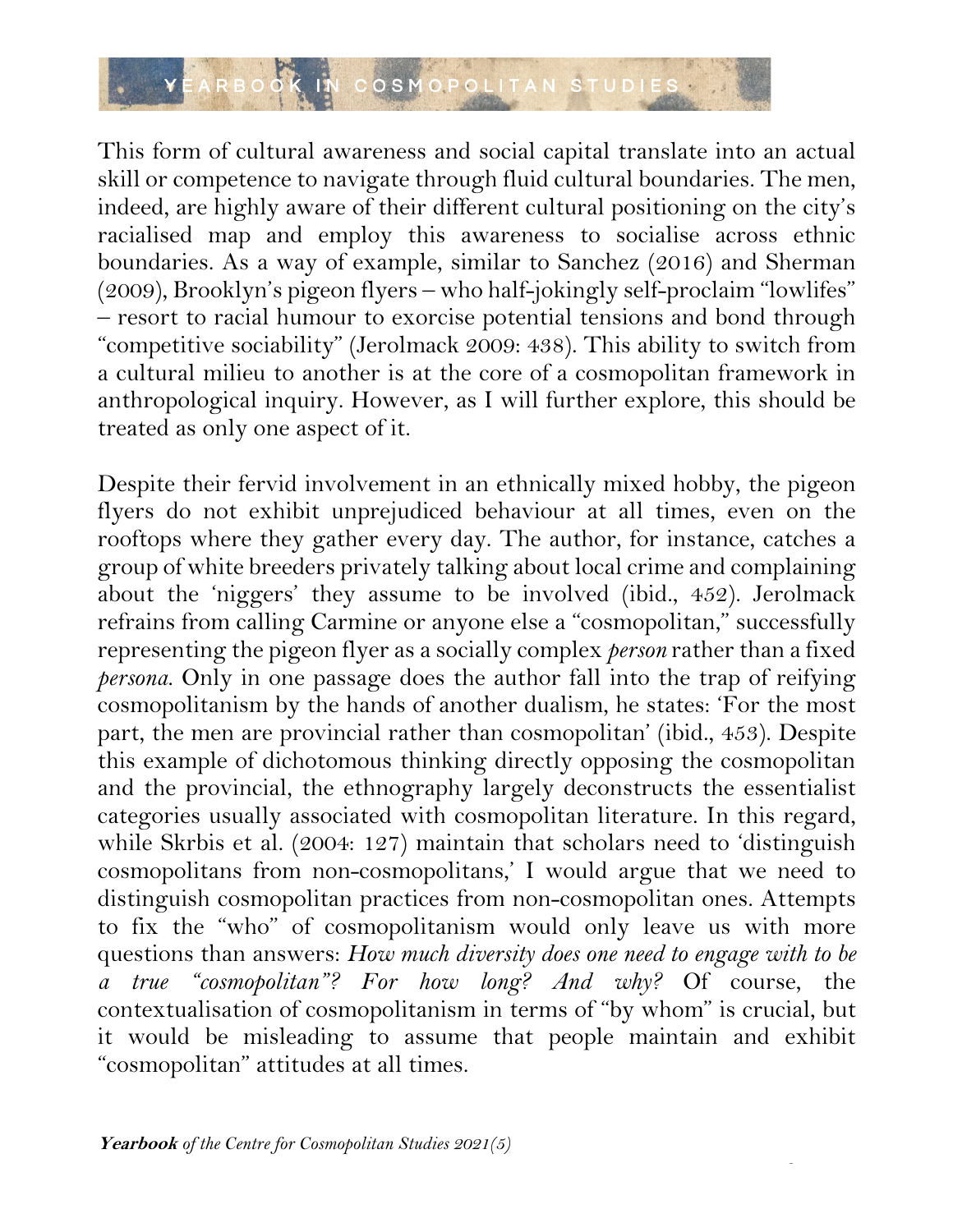

Jerolmack does not exalt the men's engagement with diversity as evidence of their all-round progressiveness; exclusionary gender roles and ideas of masculinity, if anything, are reproduced rather than contested through their interactions. After all, the men in the study are far from intellectually celebrating or even discursively framing their engagement with diversity as "cosmopolitan." Since Carmine started breeding pigeons, for instance, the demographics of the neighbourhood have significantly changed leaving him nostalgic about his gone local community. While pigeon flying offers him the opportunity to forge new social ties across ethnic groups – an opportunity that he is keen to grasp – if given the choice, he would probably prefer for the tradition to stay with the Italian Americans. The paper thus portrays cosmopolitanism as a situational and largely unintended practice (see Appadurai 1996; Beck and Sznaider 2006). Yet, unintended is not the same as unintentional. The men actively seek interactions with the *other* through pigeon keeping. Here, a cosmopolitan framework is more than a witness to Wessendorf's "commonplace diversity." It enables to productively engage with the social life of these working-class New Yorkers rather than noting mere conditions of conviviality in a diverse urban context.

## **Political economy of cosmopolitanism: Consumption**

Jerolmack's analysis builds upon a relational model that emphasises cosmopolitanism as 1) a form of cultural awareness, strategically deployed to interact across difference and 2) an attitude of openness towards diversity developed in virtue of a common passion for pigeon flying. This interpretation of cosmopolitanism as *competence* and *attitude* is central to the literature. With these two elements in mind, by focusing on Anderson's (2004) ethnography in Philadelphia, I will show how the urban consumption of diversity can be meaningfully investigated through the lens of cosmopolitanism.

According to Nagle (2009), the cosmopolitan brand of the global city is dependent upon the presence of the economy of difference that ethnic

9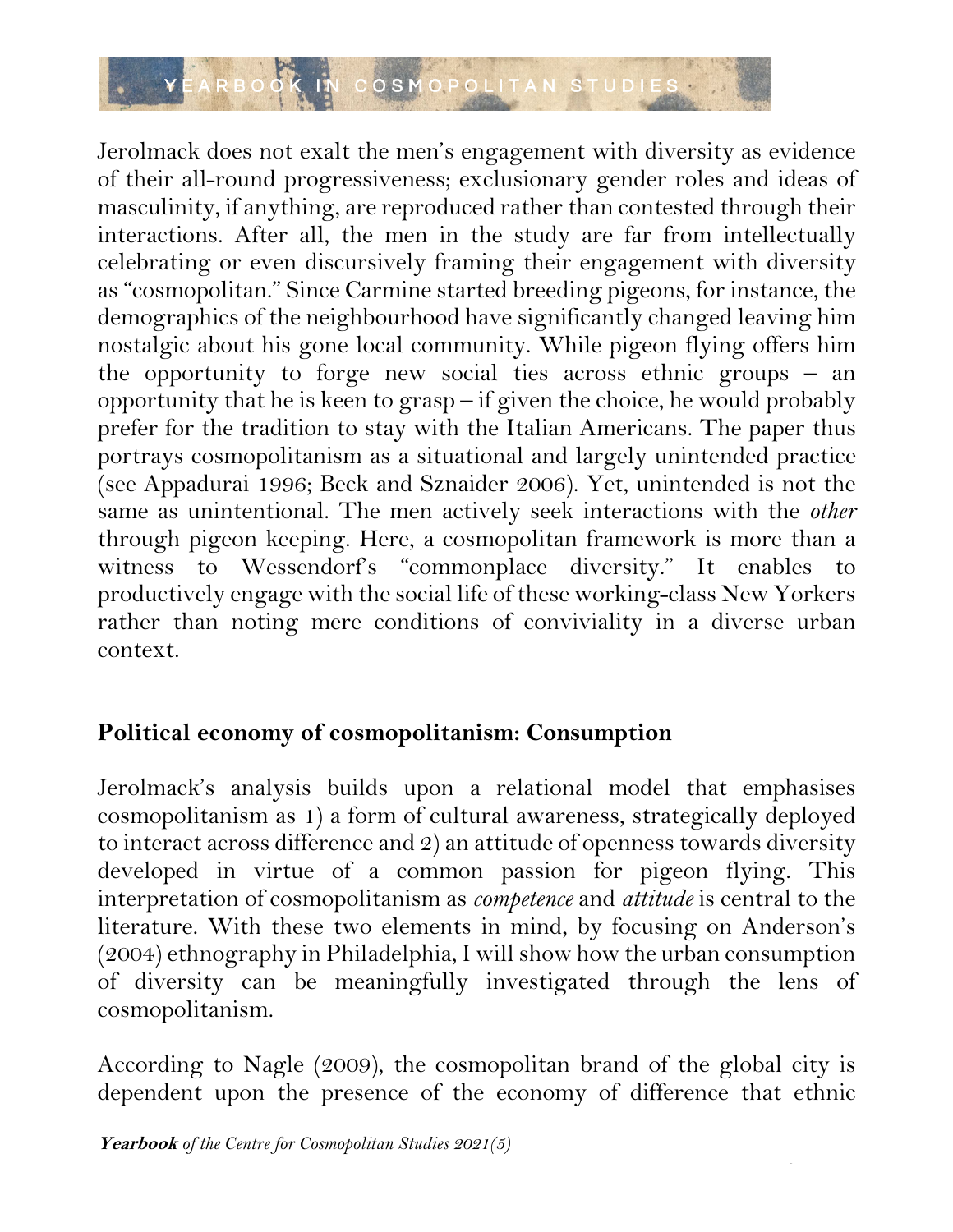# YEARBOOK IN COSMOPOLITAN STUDIES

minority groups bring along. The urban "ethnic village" is often marketed as the place *par excellence* where the idea of cosmopolitanism is packaged, sold and consumed. Scholars (see Fish 1996; May 1996; Hage 1997) have largely associated the urban commodification of diversity with the project of the metropolitan elite re-inscribing colonial and orientalising patterns of "labouring," "ingesting" and finally "spitting out" the *other* (hooks 1992, Yu Zong 2016). In his study of ethnic restaurants in Cabramatta – a suburb in Sydney and Australia's largest non-Anglo-Celtic commercial hub – Hage (1997) describes this process as "cosmo-multiculturalism," namely the shallow engagement with diversity as a form of conspicuous consumption. According to the author, Sydney's food adventurers are more interested in the performative act of consuming difference as a status marker than in difference *per se*. This research trend, however, tends to problematically portray on the one hand a homogeneous, cannibalistic, white consumer; on the other, a passive, ethnic subject whose diversity is implicitly tested against a white background (see Heldke 2003). The non-white consumer is also hardly taken into consideration. Such emphasis on the staging of the "cosmopolitan spectacle" often obfuscates the value of further investigating the social meaning of encounters with difference that occur through the market. In other words, the sentencing of cosmopolitanism as a consumerist practice prevents cosmopolitanism to be taken seriously as an empirically grounded framework.

Leaving aside *a priori* anti-market biases, anthropologists should pay attention to the nature of the social interactions that consumption instigates and the context in which these occur (Jackson 1999). To this end, Anderson (2004) looks at the Reading Terminal Market in Philadelphia as the setting for everyday cosmopolitanism. Far from being a spot for sole tourists, the market attracts residents from the various ethnic enclaves of the city. Like in most large metropolitan centres, people in Philadelphia are generally wary of strangers and differences in skin colour can constitute an additional, visual barrier among strangers (Anderson 2004: 15). However, the market's convivial atmosphere has traditionally represented a "protective umbrella" where city-dwellers can let their guard down and enjoy each other's company (ibid., 21). As a black man, the author is surprised by the casual interactions with strangers that he entertains at the market, among which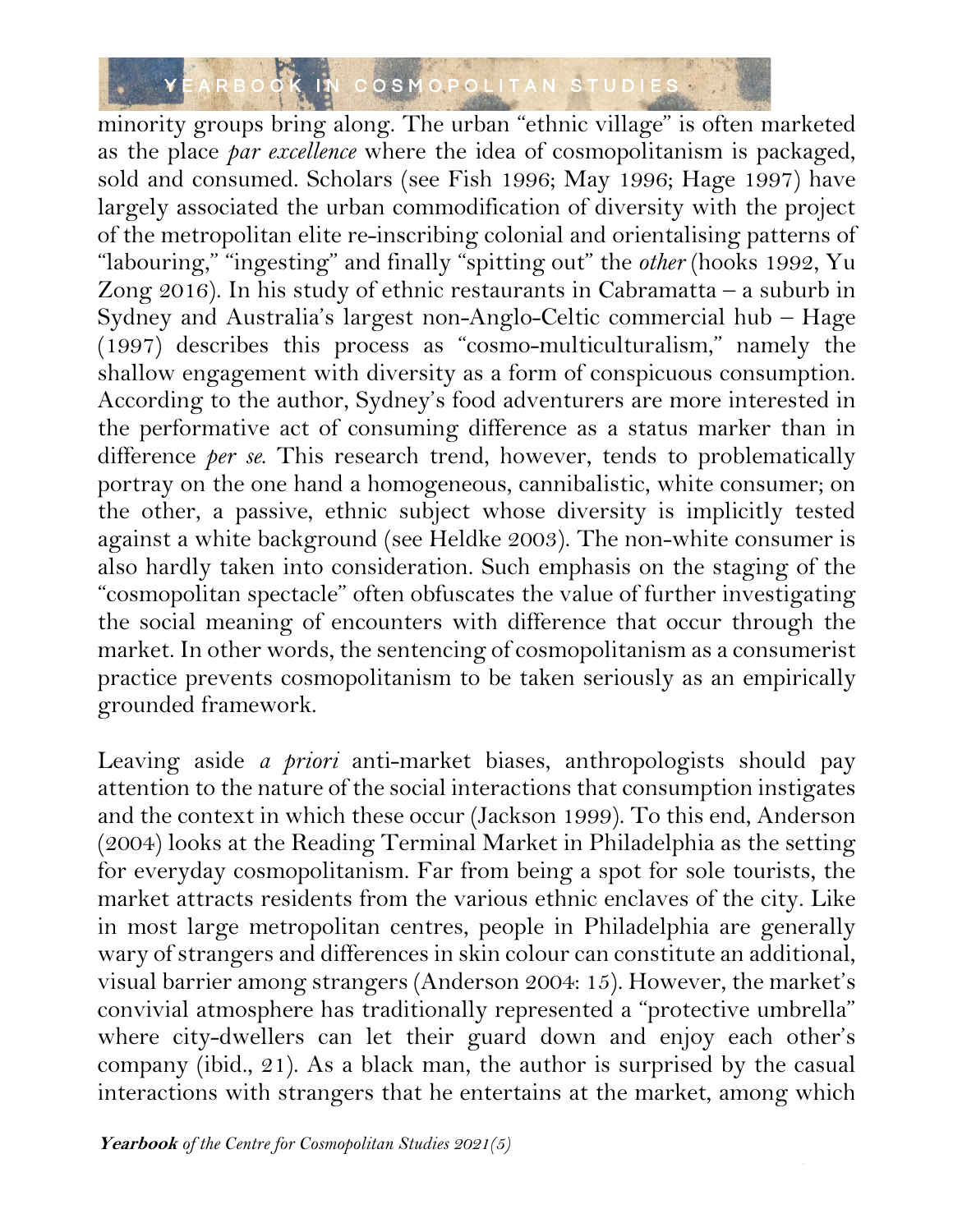

an inhibited conversation about race and diversity with a white man with white-supremacist friends. In this context, the "cosmopolitan canopy" is depicted as more than mere lack of racial harassment; it is about a humanising experience of cross-cultural interactions. This is reflected in the geography of the market. The stools at the counters are spaced so close that diners cannot avoid rubbing elbows and shoulders. Consequently, greeting upon sitting is common practice and from there people feel licensed to engage in conversation (ibid., 19). From this angle, cosmopolitanism is not unconscious or unintended like in the case of the New York's pigeon keepers; it is socially demanded. The visitors are expected and even pressured to embrace an attitude of openness and to seek diversity as they enter the canopy. This makes the framework of cosmopolitanism particularly powerful in this context.

According to Anderson, cross-cultural interactions in the market are facilitated by the feast of ethnic foods on offer. The article, however, focuses less on the consumption of the food *per se*, as most of the literature does, but more on the atmosphere of conviviality that this creates:

When diverse people are eating one another's food, strangers in the abstract can become somewhat more human and a social good is performed for those observing. As people become intimate through such shared experiences, certain barriers are prone to be broken. (Anderson 2004: 17)

Ethnic consumption becomes an opportunity through which people come together, and not a symptom of the type of relationship they will establish – this seems to be a productive way to look at cosmopolitanism as a contextual practice enabled, but not *per se* represented, by the consumption of diversity. What is missing from the literature on the consumption of difference is an appreciation of the role of food in shaping encounters with the *other*. In this regard, Highmore (2008: 391) explores the way eating curry might produce xenophobic or welcoming sentiments according to the specific register of the relationship between the consumer, the producer and the food being consumed. By reinstating the concept of cosmopolitanism as competence and attitude, Highmore brings attention to the agentive role of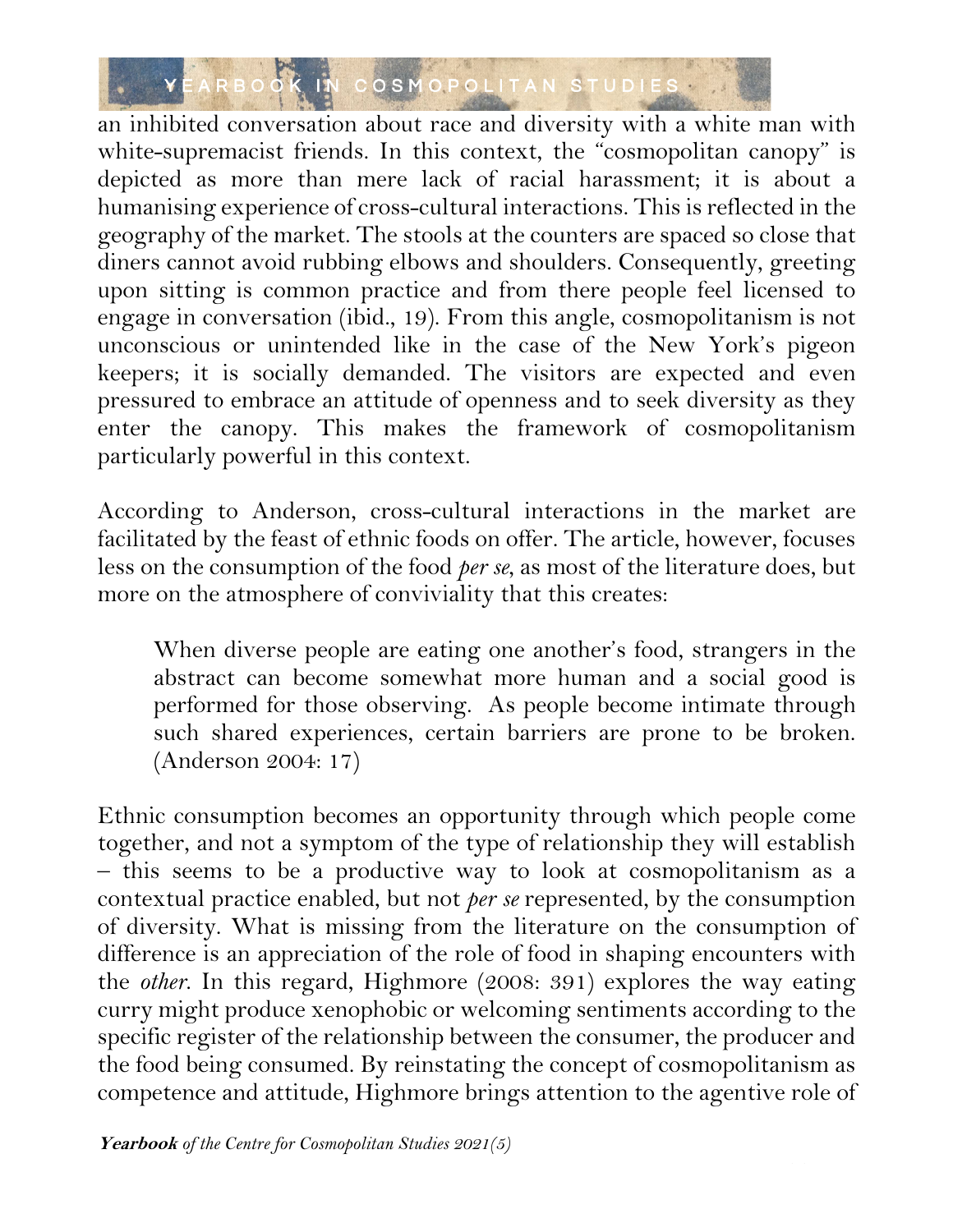

chilli in mediating interactions across difference and, potentially, in shaping cosmopolitan agencies:

Argument won't persuade the taste buds to enjoy or dislike unfamiliar foods: here taste or distaste is not simply a matter of cultural capital, but of the body's orientation and disposition towards specific sensorial orchestrations. (ibid., 396)

As Narayan (1997) emphasises, the "carnal relish" of ethnic food might be as important as other forms of knowledge about the *other* and can allow for a "thick" engagement with diversity.

Going back to Anderson's paper, while racial relations are recognised as somewhat salient in the market, they remain largely understated (2004: 18). With reference to cosmopolitanism as social capital, the display of racial awareness may be intentionally occulted by adopting a strategy of "indifference to difference" (Donald 1999) as both an ethical and effective way of socialising – this represents a more refined form of self-reflexivity and cultural skill. In this regard, the market comes together to both acquire and test understandings of, and competences with, diversity. By taking us back to the analogy between anthropology and cosmopolitanism, Anderson calls this "folk ethnography":

cosmopolitan canopies allow people of different backgrounds the chance to slow down and indulge themselves, observing, pondering, and in effect, doing their own folk ethnography, testing or substantiating stereotypes and prejudices. (Anderson 2004: 25)

Such encounters with people that they would not normally observe up-close ultimately leave market visitors with the impression that they learned, and engaged in, something meaningful. This entangles cosmopolitanism as a skill and as an attitude in a mutually reinforcing relationship giving further force and coherence to the framework.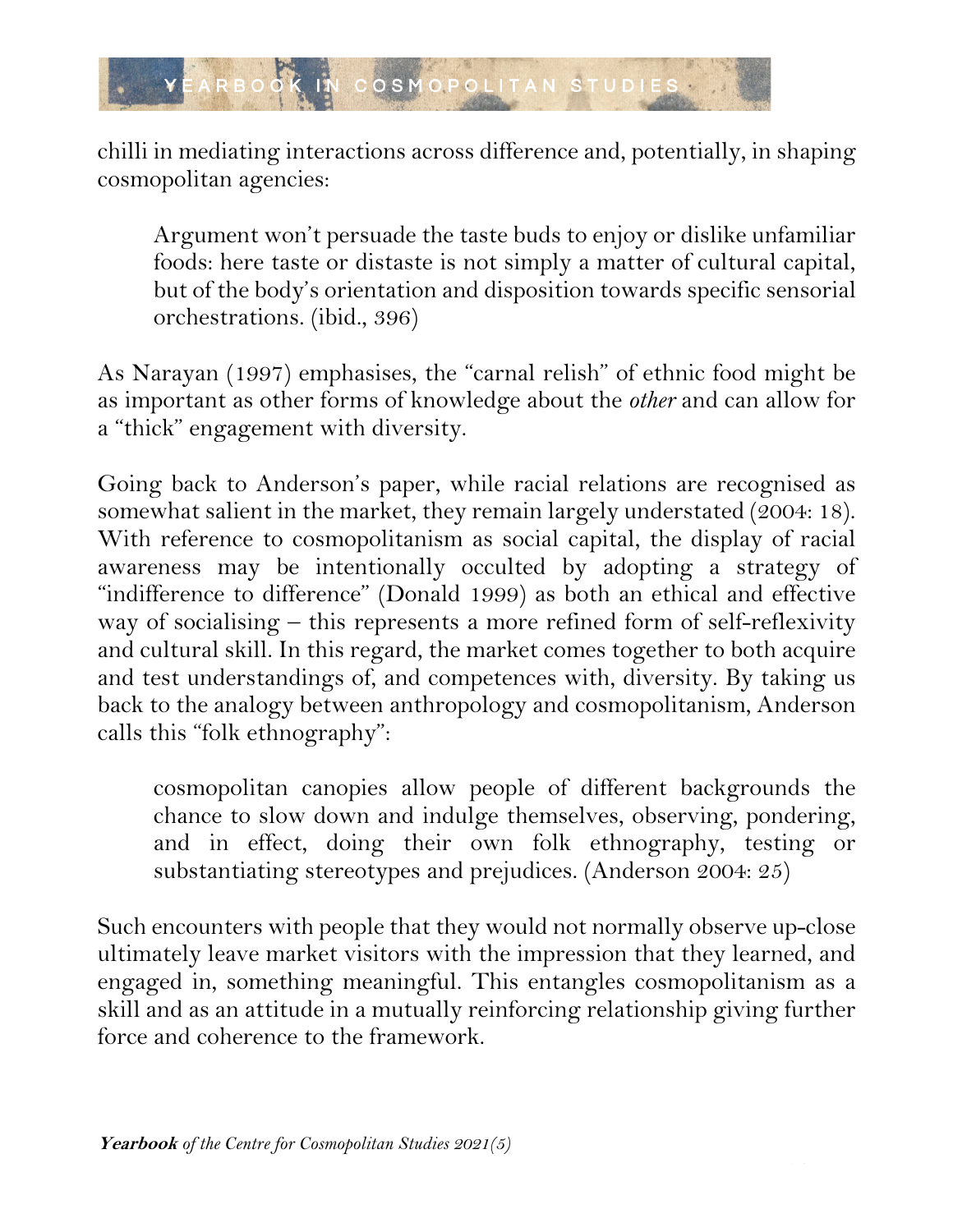## **Political economy of cosmopolitanism: Production**

The demand for diversity on the market brings economic opportunities to ethnic minorities and contributes to the social configuration of the migrant in the global city (Grossberg 1995). The prospects of profitability of ethnic entrepreneurs, however, are deeply embedded in racialised social contexts (Narayan 1997). Within this academic debate, this section looks at Pécoud's (2004) ethnographic work on German-Turkish business owners in Berlin. I maintain that the author's exclusive focus on the entrepreneurs' ability to cross, and benefit from, multicultural spaces represents a weak foundation for the adoption of a cosmopolitan framework, which would require a further engagement with subjective attitudes and orientations.

From the beginning of the article, Pécoud sets out an interpretation of cosmopolitanism as the 'combination of mental and concrete skills' (ibid., 13) that German-Turkish entrepreneurs deploy to run their businesses. The author thus describes his cosmopolitan framework as 'relatively modest and down-to-earth' (ibid., 13). In the paper, cultural diversity is seen as inseparable from the way business owners define their identity as entrepreneurs and the nature of their entrepreneurship. They are aware of their cultural specificity and strategically calibrate the extent to which their "identity" is to be incorporated in their business activity. The majority of Pécoud's research participants define strategies to grasp the opportunities and cope with the difficulties that their ethnicity brings along. They draw from multiple networks and communities to, among other things, search for business premises, hire staff and target customers from one cultural group or another. This competence is identified by Pécoud as an instance of cosmopolitanism that allows entrepreneurs to run their business successfully in a culturally mixed context. This emphasis on cosmopolitanism as social capital deriving from practical rather than intellectual or moral concerns contributes to the democratisation of the framework. This represents, in the author's words, a type of cosmopolitanism that moves in 'non-elite, practical and half-conscious dimension' (ibid., 3). Nonetheless, the paper falls short on its premises by almost uniquely focusing on cosmopolitanism as a competence that could be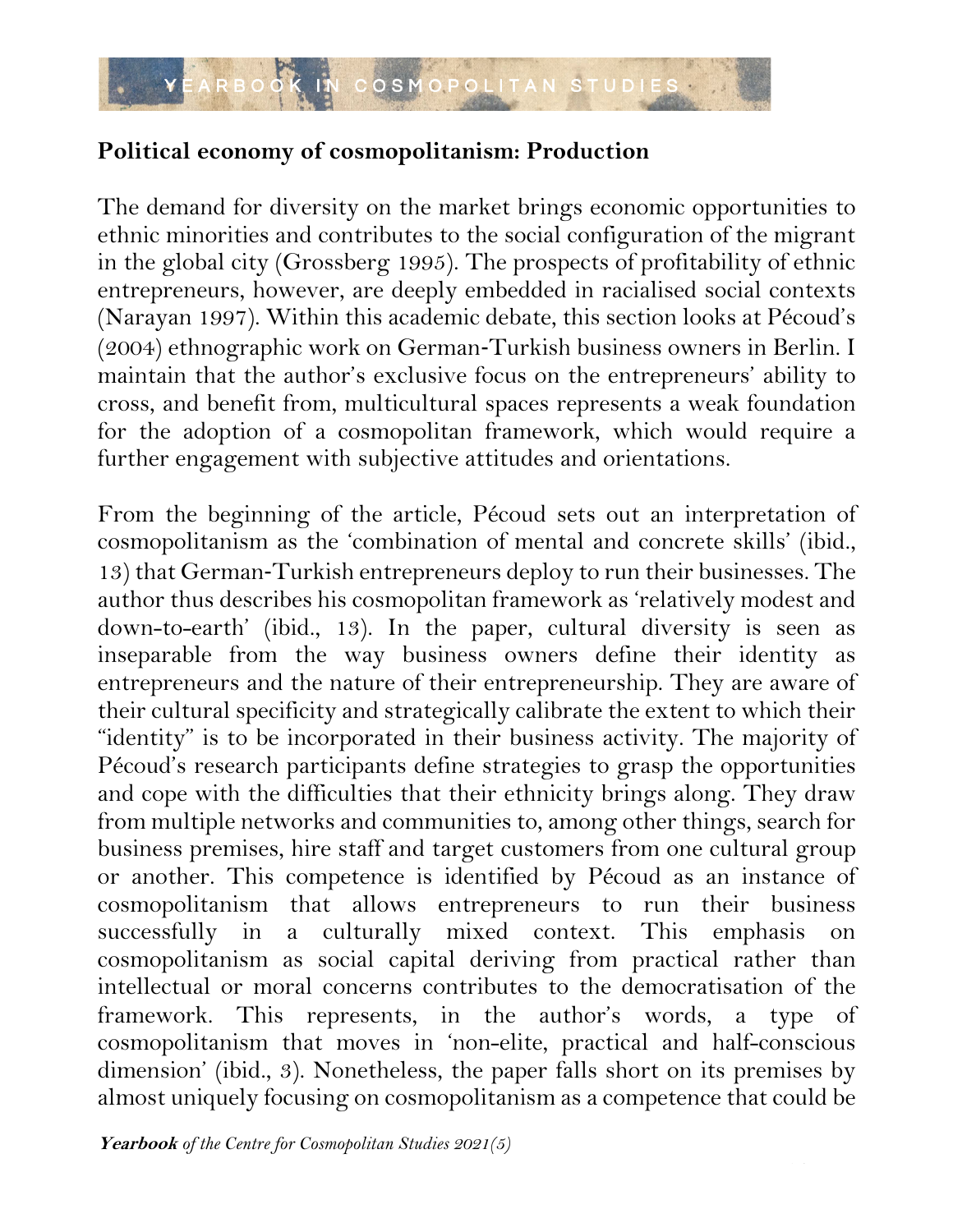

most simply defined by hybrid, multicultural or transnational identity patterns.

In the paper, the "mental skills" that entrepreneurs employ supposedly as a form of cosmopolitanism seem to be associated with mere business strategy, rather than a disposition to develop a positive engagement with diversity. One might wonder whether the "openness" of a business owner to hire ethnically diverse staff and cater to a diverse clientele is enough to qualify as cosmopolitanism. This goes back to the point raised in the previous section wherein the consumption of diversity can create opportunities of cosmopolitanism but does not represent cosmopolitanism *per se* – the same goes for production. The ethnography fails to qualitatively investigate the sociability of the entrepreneurs beyond transactional issues of profitability. The privileging of concrete skills over mental dispositions is, of course, not unique to Pécoud's account. In a paper on cosmopolitanism and transnational identities among economic migrants, Werbner (1999) describes the experience of middle-class Pakistanis visiting relatives in the UK. By noting their disregard for the "high culture" of the West, she states: 'Cosmopolitanism is thus very often, in my observation, a matter of expertise in material culture, acquired by visitors in the many long hours they spend browsing through Marks and Spencer or John Lewis, big British department stores' (ibid., 26). It is not a surprise, then, that the paper attempts to distinguish, but simultaneously conflates, cosmopolitanism and transnationalism throughout the analysis. The account of cosmopolitanism as *all-skills-and-no-attitude* determines the applicability of the framework to most transnational urban lives. Like Werbner, Pécoud fails to show how (any indefinite level of) competence in navigating through cultural diversity actually translates into cosmopolitanism. Afterall, possessing an ability does not tell us what one will do with it.

Finally, in this article the use of the term cosmopolitanism at times slips into being the vague and western-centric concept of popular imaginaries. For instance, Pécoud illustrates that German-Turkish entrepreneurs are wary of marketing a strong "Turkish identity" that may inhibit a non-Turkish clientele. Consequently, some entrepreneurs opt for an atmosphere that is 'as cosmopolitan as possible' (Pécoud 2004: 9). In this quote the term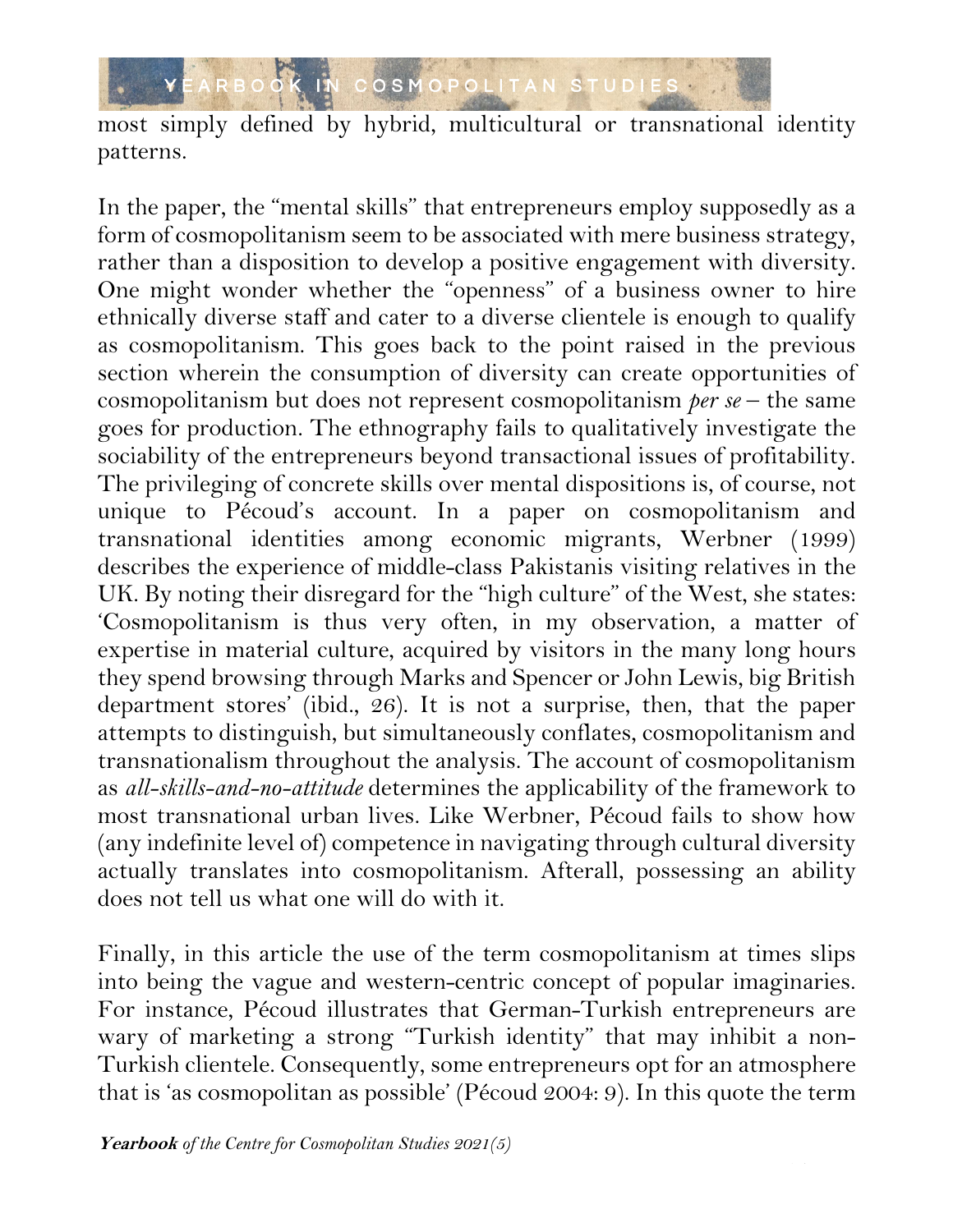

cosmopolitanism refers to a less Turkish image, by implicitly equating noncosmopolitan with "ethnic" or "immigrant," and cosmopolitan with "western." Similarly, while Notar's ethnography (2006 and 2008) of local café owners in Dali – a Chinese borderland town targeted by lonely-planet world travellers – is often mentioned for disrupting some of the assumptions underlying cosmopolitan literature, she remains trapped in the same logic as Pécoud. Notar (2008) maintains that "borderland cosmopolitanism" in Dali derives from the ability of the café owners (who are described as the true "cosmopolitans") to recreate a "cosmopolitan" ambience in their cafes: European-style breakfast, Abba or the Beatles playing in the background and copies of New York Magazine laying around. These examples go to show that cosmopolitanism is far from being comfortably employed without resorting to western-centric biases and outlooks. However, this should not disqualify cosmopolitanism as a framework; on the contrary, it should be one of the anthropologist's main endeavours to keep such biases in place.

### **Cosmopolitanism and its enemies**

While there is merit in looking at cosmopolitanism as a form of social capital, this ought to be combined with an in-depth engagement with people's dispositions and attitudes. So, I now turn to Brink-Danan's (2001) work to reflect on some of the potential limitations that a cosmopolitan framework might bring about. By looking at the Jewish community in Istanbul, Brink-Danan advances a proposal for a revaluation of cosmopolitanism that diverges from the one appreciated thus far in this paper. Yet, some of the reflections made by the author can highlight the need for more rigorous definitions of cosmopolitanism and more productive ways to employ it as an empirical framework in urban anthropology.

Istanbul's cosmopolitanism is widely celebrated in public narratives as part of a local project of city and nation branding. The Jewish-Turkish community is often called upon as witness to Turkey's attempt to re-brand as a liberal and democratic country (ibid., 442). The article, however, highlights how fears of anti-Semitism in the city push Jews not to make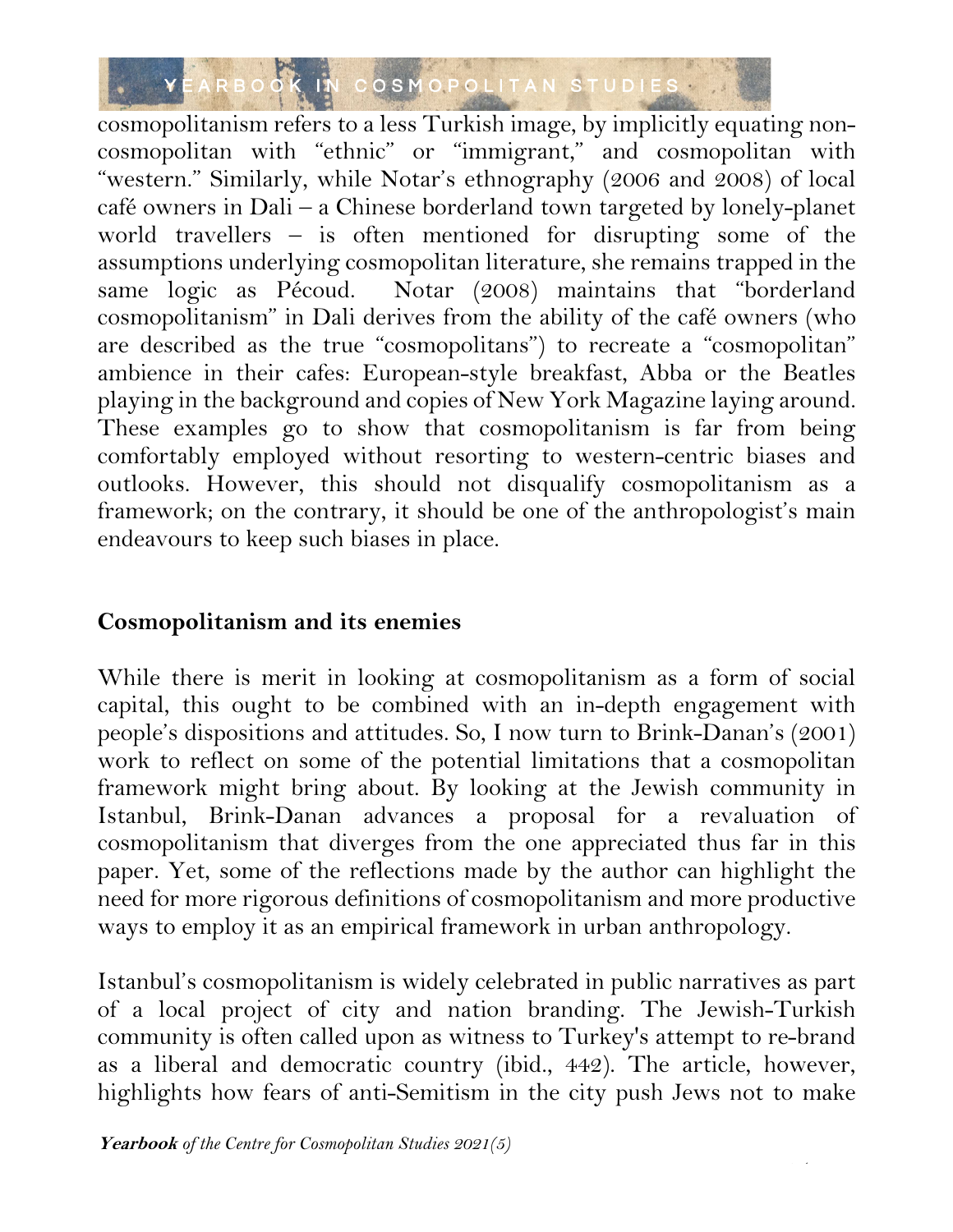

display of their culture, progressively leading to the public erasure of difference – what the author terms "dangerous cosmopolitanism." Brink-Danan argues that this scenario complicates the popular notion of cosmopolitanism as requiring the public performance of culture (which indeed it does not). She makes the example of the *mezuzah*. While orthodox interpretations of Jewish laws require for the *mezuzah* to be put outside the home and be visible to passers-by as a way of keeping the house safe, many Turkish Jews prefer, or are even instructed, to place it inside the home ironically due to safety concerns. According to the author, decisions on where to place the *mezuzah* represent a form of cosmopolitan knowledge that 'acts as an interpretive superstructure around social rules about when to perform or disavow one's cosmopolitanism' (ibid., 447).

Stuck in an ambiguous theoretical loop, Brink-Danan maintains that 'cosmopolitanism is sometimes observable only by accounting for knowledge of what should be kept private' (ibid., 447). In other words, the placing of the *mezuzah* represents a form of cultural competence, which she largely equates to cosmopolitanism as a whole. However, I argue that the "dangerous cosmopolitanism" described by the author does not qualify as cosmopolitanism in the first place – it is multiculturalism at best. The article ambiguously starts from the assumption that an initial condition of cosmopolitanism derives from the Jewish community itself: Turkish Jews are "cosmopolitan" in virtue of both the cultural competence and identity they acquired through a collective, diasporic experience. The author maintains that the literature on cosmopolitanism commonly fails to consider collective experiences of diaspora as constituting a cosmopolitan entity as well as the repository of cosmopolitan knowledge. However, just as this article found unproductive to treat the figure of the "cosmopolitan" as a category of analysis, I also do not see the empirical value of treating an entire community as a useful category for the study of urban diversity through cosmopolitan lenses. Moreover, "diaspora" clearly does not equal "cosmopolitanism" and, if it did, we could then abandon the notion of cosmopolitanism all together.

What is missing from this picture is not only the intention of seeking cultural diversity but the very opportunity to do so in light of fears of

16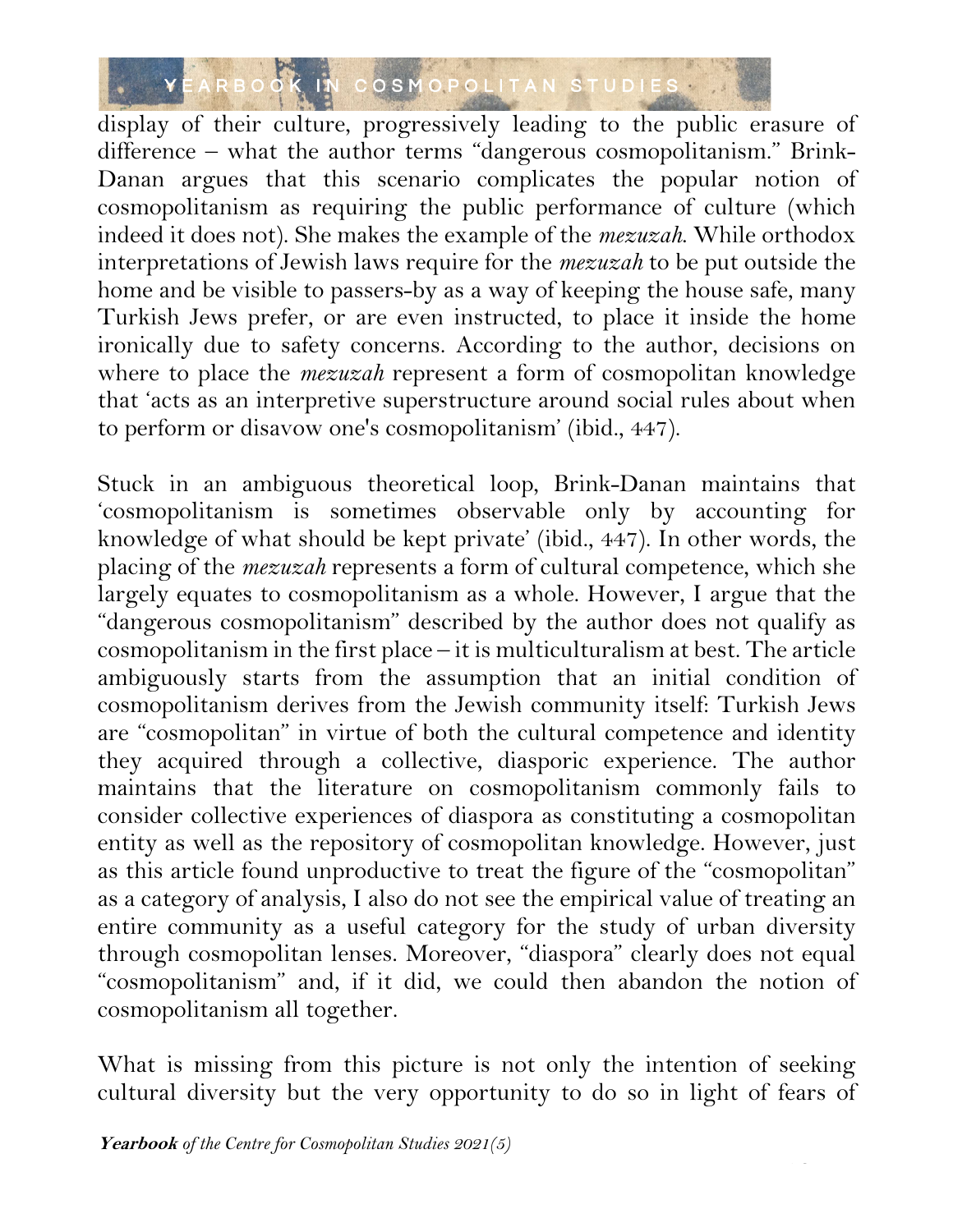

persecution. This leaves us with the following question: *What happens to cosmopolitanism in intolerant contexts?* So far, I have emphasised a model that empirically engages with the "doing" of cosmopolitanism. This is due to the fact that this article is primarily concerned with the anthropological study of urban life, whereby limiting its scope to lived moments of cosmopolitan sociability rather than those that could have happened but did not. This may considerably restrict investigations in contexts where cosmopolitanism lacks the opportunity to emerge as a social practice. In this respect, another point of reflection that Brink-Danan's paper offers concerns the coexistence of cosmopolitanism with nationalism or other parochial affiliations. The author remarks: '[C]ertain folks will be labelled cosmopolitans even against their vehement claims of patriotism' (ibid., 442). It would be anachronistic and factually incorrect to assume that people's cosmopolitan outlook excludes or even conflicts with parochial identities (Nussbaum 1994; Beck 2002). By drawing from his personal life, for instance, in *Cosmopolitan Patriots* (1997) Appiah describes the overlapping ideological beliefs held by his father, a prominent Ghanaian politician involved in the local struggle for national independence: 'My father was a Ghanaian patriot. He once published a column [...] under the headline "Is Ghana Worth Dying For?" and I know that his heart's answer was yes' (ibid., 617). Yet, in a note to his children found after his death, he writes: 'Remember that you are citizens of the world ... Deep inside of me [I have] a great love for mankind and an abiding desire to see mankind, under God, fulfil its highest destiny' (quoted in Appiah 1997: 619).

Scholars have increasingly problematised the assumed opposition between nationalism and cosmopolitanism, wherein the latter is excessively romanticised (Calhoun 2002b; Brett and Moran 2011; Latour 2004). Once again, it seems rather important to move beyond investigations of the cosmopolitan "type" as this shift can drastically help defeat the binary oppositions common in the literature of cosmopolitanism – i.e., cosmopolitan *versus* nationalist, cosmopolitan *versus* provincial, cosmopolitan *versus* ethnic, cosmopolitan *versus* working-class, cosmopolitan *versus* local, etc. Attempts to contrast these ethnocentric biases and dichotomies largely constituted the reason for the multiplication of "cosmopolitanisms" that led to theoretical and empirical ambiguity in the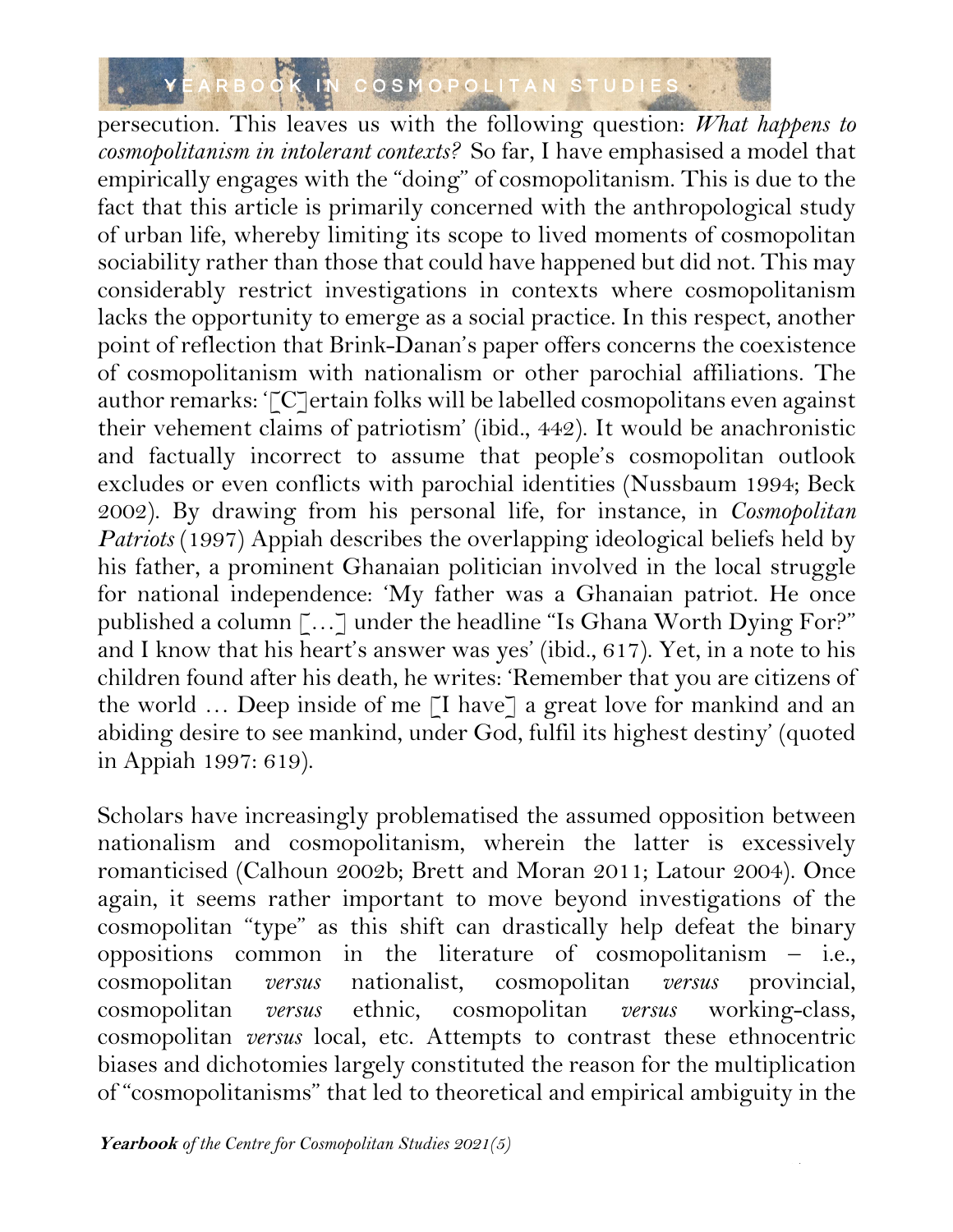

first place, such as vernacular (Werbner 2006), banal (Beck 2006), mediatic (Yilmaz et al. 2014), working-class (Werbner 1999), provincial (Notar 2008), or feminist cosmopolitanism (Werbner 2008). However, cosmopolitanism as a situational practice and with no further appellation can already transcend such social boundaries and provide a valid framework catered for studying the social complexity of life in the global city.

## **Conclusion**

By drawing on ethnographic examples from different global cities, this paper explored and critically assessed the strengths and shortcomings of cosmopolitan frameworks as employed in urban anthropology. If, on the one hand, the wide applicability and flexibility of cosmopolitanism as a framework makes it catered to the multiplicity of human experiences in the global city, on the other hand its adaptation to most aspects of globalised urban lives has often made the concept an overstretched and unhelpful category of analysis. The considerations put forward in this article highlight the importance of distinguishing cosmopolitanism from concepts such as transnationalism and multiculturalism. I bring attention to the need of the framework to shed light on attitudes of openness as opposed to mere cross-cultural competences or conditions. A cosmopolitan framework should ultimately be defined by the empirical assessment of the nature of the intercultural practices that these dispositions and competences might lead to. This analysis thus calls for a focus on the *doing* of cosmopolitanism rather than on the figure of the cosmopolitan, whose ever-changing dispositions and behaviours should not – and in fact cannot – be fixed.

To conclude, the proposed analytical and methodological shift in cosmopolitan literature would help anthropologists move beyond categories of binary thinking and biased approaches to the study of life within and outside the global city. On a meta-epistemic level, this would ultimately represent a *cosmopolitan* shift in the anthropology of cosmopolitanism, by hopefully helping reconcile their common endeavours and, more broadly, set the ground for a truly cosmopolitan anthropology.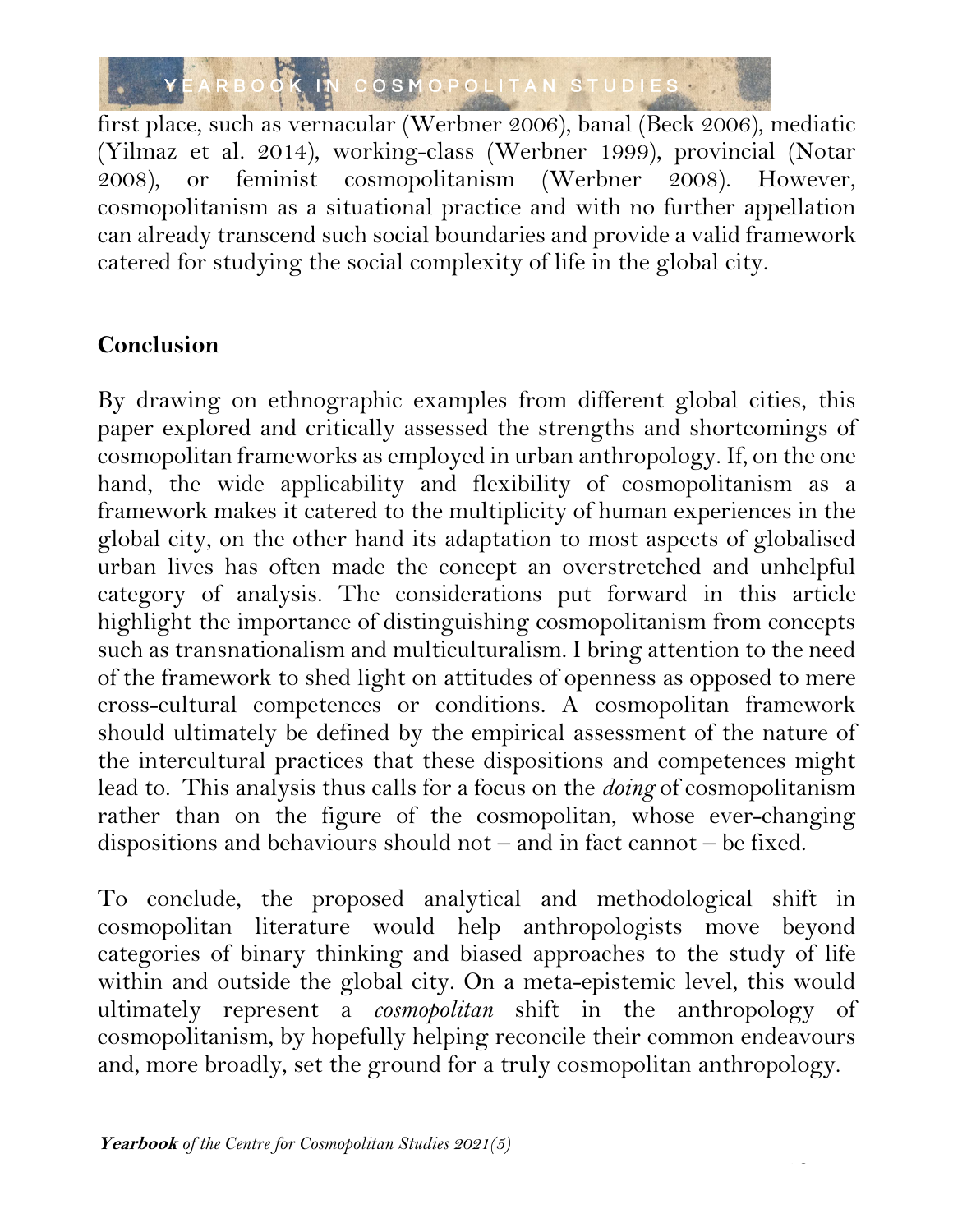

# **Bibliography**

Amin A. (2002) Ethnicity and the multicultural city: Living with diversity. *Environment and Planning A*, 34(6): 959-980.

Anderson E. (2004) The Cosmopolitan Canopy. *The Annals of the American Academy of Political and Social Science*, 595: 14-31.

Appadurai A. (1996) *Modernity at Large: Cultural Dimensions of Globalization*. London: University of Minnesota Press London.

Appiah K. A. (1997) Cosmopolitan patriots. *Critical Inquiry*, 23(3): 617–639.

Appiah K. A. (2006) Cosmopolitanism: ethics in a world of strangers. London: Penguin/Allen Lane.

Beck U. (2002) The Cosmopolitan Society and its Enemies. *Theory, Culture & Society,* 19 (12): 17–44.

Beck U. (2006) *The Cosmopolitan Vision*. Cambridge: Polity.

Beck U. (2007) The Cosmopolitan Condition: Why Methodological Nationalism Fails. *Theory, Culture & Society*, 24(7–8): 286–290.

Beck U. and Sznaider N. (2006) Unpacking Cosmopolitanism for the Social Sciences: A Research Agenda. *The British Journal of Sociology,* 57(1): 1–23.

Binnie J., Holloway J., Millington S. and Young C. (eds.) (2006) *Cosmopolitan urbanism*. London: Routledge.

Brett J. and Moran A. (2011) Cosmopolitan nationalism: ordinary people making sense of diversity. *Nations and Nationalism*, 17(1): 188–206.

Brink-Danan M. (2011) Dangerous Cosmopolitanism: Erasing Difference in Istanbul. *Anthropological Quarterly*, 84(2): 439-473.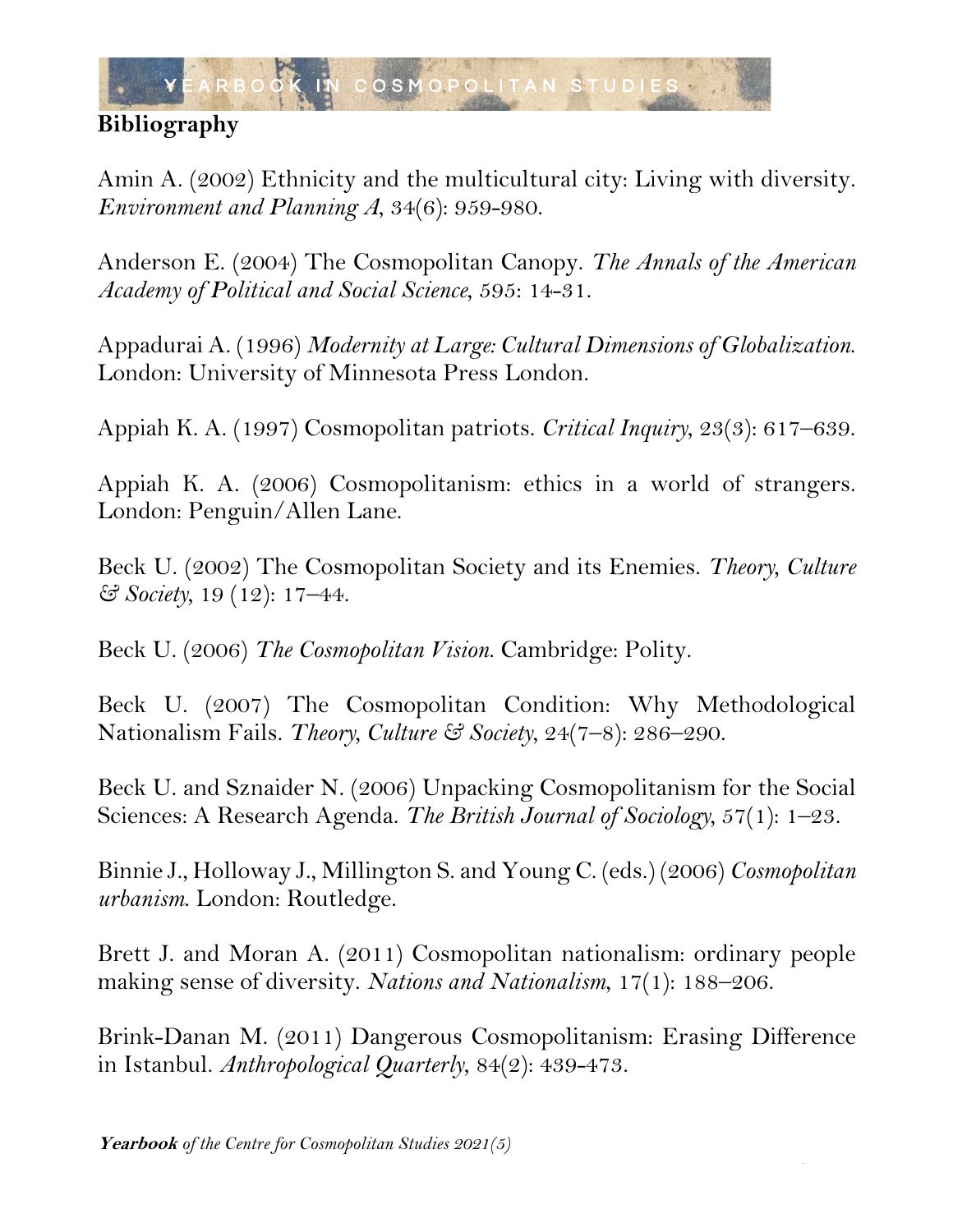

Çaglar A. (2002) Media corporatism and cosmopolitanism, in: Vertovec, S., Cohen, R. (eds) *Conceiving Cosmopolitanism: Theory, Context and Practice*, Oxford: Oxford University Press, pp. 180–190.

Calhoun C. (2002a) The class consciousness of frequent travellers: Toward a critique of actually existing cosmopolitanism. *South Atlantic Quarterly*, 101(4): 869-897.

Calhoun C. (2002b) Imagining Solidarity: Cosmopolitanism, Constitutional Patriotism, and the Public Sphere. Public Culture 14(1): 147–171.

Donald J. (1999) *Imagining the Modern City.* Minneapolis: Minneapolis University Press.

Fine R. (2003) Taking the "Ism" out of Cosmopolitanism: An Essay in Reconstruction. *European Journal of Social Theory*, 6(4): 451–470.

Fish S. (1997) Boutique Multiculturalism, or Why Liberals Are Incapable of Thinking about Hate Speech. *Critical Inquiry*, 23(2): 378–395.

Grossberg L. (1995) The space of culture, The power of space. In Chambers I. and Curti L. (eds), *The Post-Colonial Question: Common Skies, Divided Horizons*, London: Routledge, pp. 169–188.

Hage G. (1997) At home in the entrails of the west: multiculturalism, ethnic food and migrant home- building, in Grace H., Hage G., Johnson L., Langsworth J. and Symonds M. (eds) *Home/world: Space, Community and Marginality in Sydney's West.* Annandale: Pluto, pp. 99–153.

Hannerz U. (1990) Cosmopolitans and Locals in World Culture. *Theory, Culture and Society*, 7(2-3): 237–251.

Hannerz U. (1996) *Transnational Connections*. London: Routledge.

Held D. (1995) *Democracy and the Global Order: From Modern State to Cosmopolitan Governance*. Cambridge: Polity.

20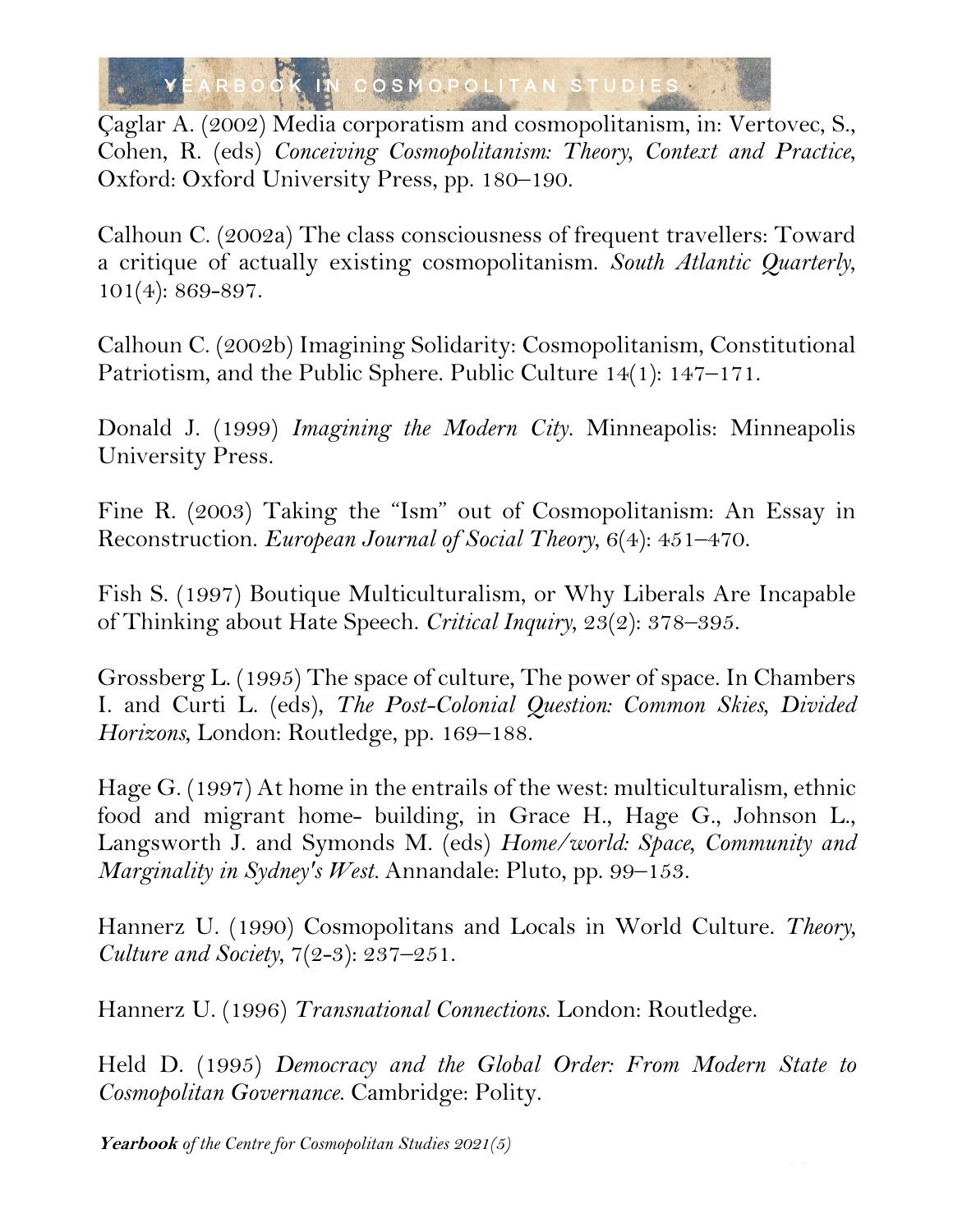

Heldke L. (2003) *Exotic Appetites: Ruminations of a Food Adventurer*. London: Routledge.

Highmore B. (2008) Alimentary Agents: Food, Cultural Theory and Multiculturalism. *Journal of Intercultural Studies*, 29(4): 381–398.

Home Office (2001) *Community Cohesion: A Report of the Independent Review Team* (the Cantle Report). London: Home Office.

Hooks B. (1992) Eating the other, in hooks b. (ed.) *Black looks: race and Representation*. London: Turnaround, pp. 21–23.

Jackson P. (1999) Commodity cultures: the traffic in things, Transaction. *Institute of British Geographers*, 24(1): 95–108.

Jerolmack C. (2009) Primary groups and cosmopolitan ties: The rooftop pigeon flyers of New York City. *Ethnography,* 10(4): 435–457.

Kennedy P. (2004) Making global society: Friendship networks among transnational professionals in the building design industry. *Global Networks,*  $4(1): 157 - 179.$ 

Kahn J. S. (2003) Anthropology as Cosmopolitan Practice? *Anthropological Theory*, 3(4): 403–415.

Kothari U. (2008) Global peddlers and local networks: Migrant cosmopolitanism. *Environment and Planning D: Society and Space,* 26(3): 500– 516.

Kuper A. (1994) Culture, Identity and the Project of a Cosmopolitan Anthropology. *Man* 29(3): 537–554.

Latour B. (2004) Whose Cosmos, Which Cosmopolitics? Comments on the Peace Terms of Ulrich Beck. *Common Knowledge,* 10(3): 450–462.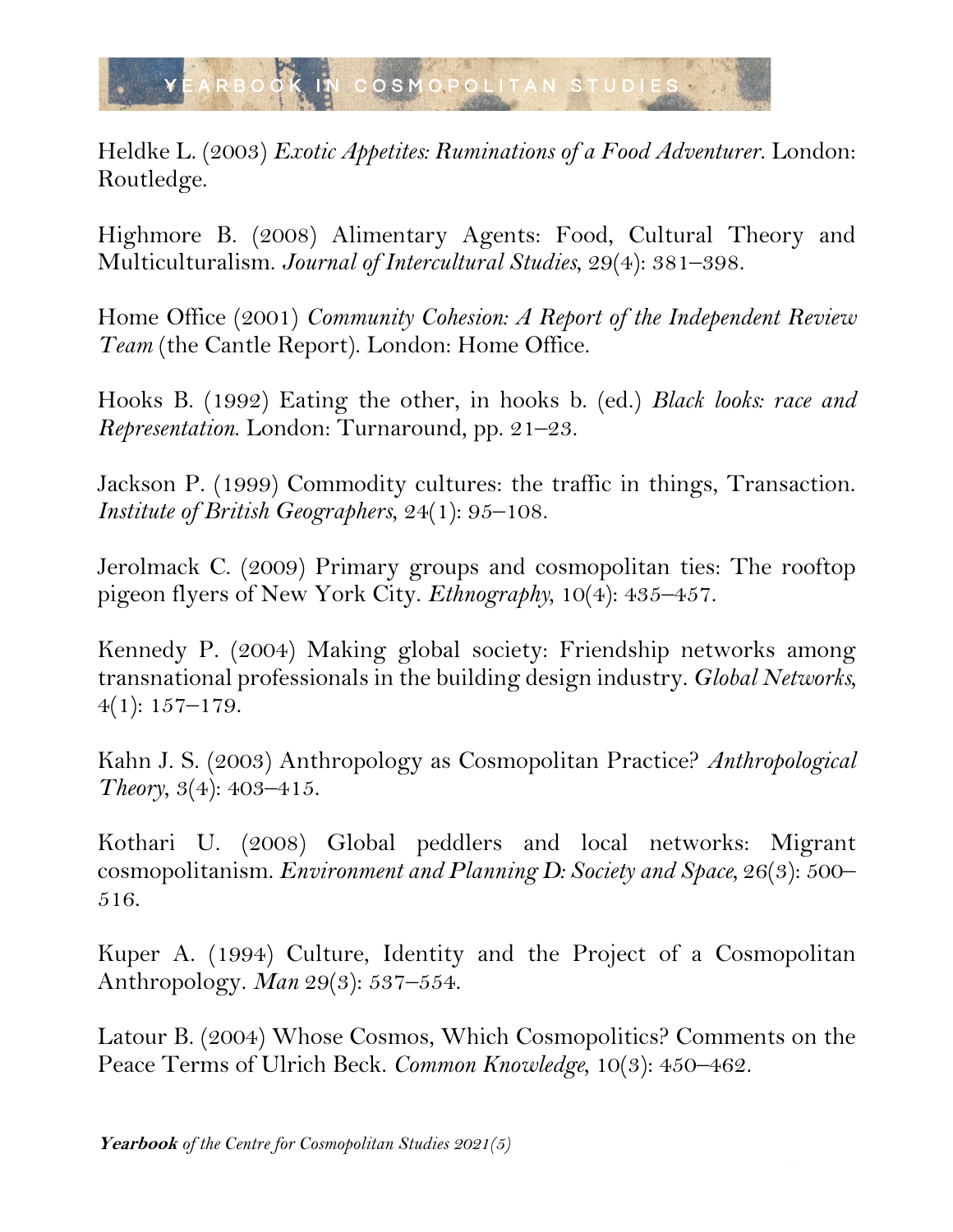

Mandel R. (2008) *Cosmopolitan Anxieties: Turkish Challenges to Citizenship and Belonging in Germany.* Durham (NC): Duke University Press.

May J. (1996) 'A Little Taste of Something More Exotic': The Imaginative Geographies of Everyday Life. *Geography*, 81(1): 57–64.

Molz J.G. (2006) Cosmopolitan bodies: Fit to travel and travelling to fit. *Body & Society,* 12(3): 1–21.

Müller F. (2011) Urban alchemy: Performing urban cosmopolitanism in London and Amsterdam. *Urban Studies*, 48(16): 3415–3431.

Nagle J. (2009) *Multiculturalism's Double-bind: Creating Inclusivity, Cosmopolitanism and Difference*. Farnham: Ashgate.

Narayan U. (1997) *Dislocating Cultures: Identities, Traditions, and Third World Feminism*. London: Routledge.

Notar B. E. (2006) *Displacing Desire: Travel and Popular Culture in China*. Honolulu: University of Hawai'i Press.

Notar B.E. (2008) Producing Cosmopolitanism at the Borderlands: Lonely Planeteers and "Local" Cosmopolitans in Southwest China. *Anthropological Quarterly,* 81(3): 615–650.

Nowicka M. and Kaweh R. (2009) Looking at the practice of UN professionals: Strategies for managing differences and the emergence of a cosmopolitan identity. In Nowicka M. and Rovisco M. (eds) *Cosmopolitanism in Practice*. Farnham: Ashgate, pp. 51–71.

Nussbaum M.C. (1994) Patriotism and Cosmopolitanism. *Boston Review,* 19(5): 3–34.

Parry J. (2008) Cosmopolitan values in a central Indian steel town. In Werbner P. (ed) *Anthropology and the New Cosmopolitanism: Rooted, Feminist and Vernacular Perspectives*. London: Bloomsbury, pp. 325–343.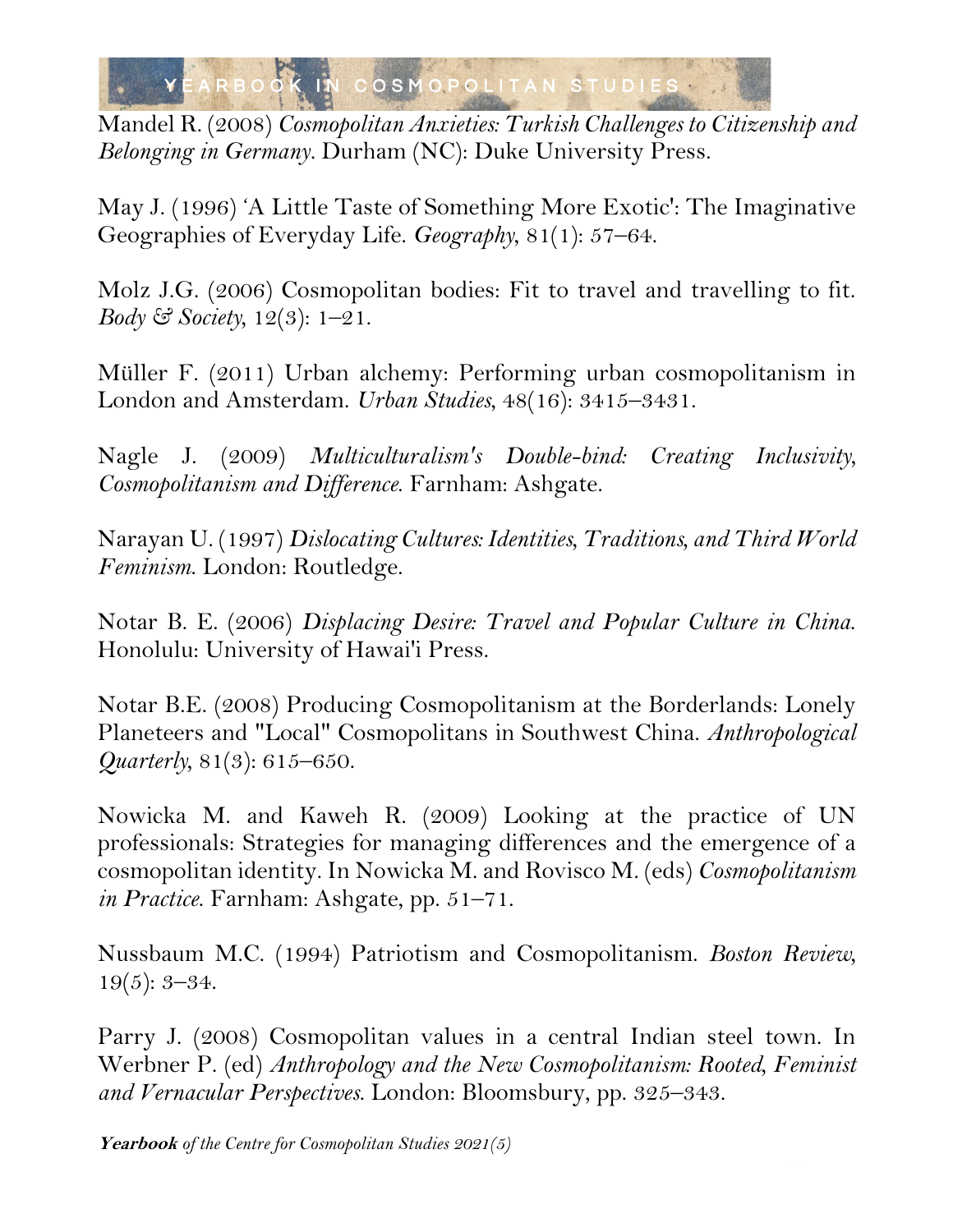

Pécoud A. (2004) Entrepreneurship and identity: cosmopolitanism and cultural competencies among German-Turkish businesspeople in Berlin. *Journal of Ethnic and Migration Studies*, 30(1): 3–20.

Rapport N. (2007) An Outline for Cosmopolitan Study: Reclaiming the Human through Introspection. *Current Anthropology*, 48(2): 257–283.

Rapport N. (2014) *Anyone, the Cosmopolitan Subject of Anthropology*. New York: Berghahn.

Sanchez A. (2016) Profane Relations: The Irony of Offensive Jokes in India. *History and Anthropology,* 27(3): 296–312.

Sherman (2009) The Colour of Muscle: Multiculturalism at a Brooklyn Bodybuilding gym. In Wise A. and Velayutham S. (eds) *Everyday Multiculturalism*. Basingstoke: Palgrave Macmillan, pp. 161–176.

Skey M. (2012). We Need to Talk about Cosmopolitanism: The Challenge of Studying Openness towards Other People. *Cultural Sociology*, 6(4): 471– 487.

Skrbis Z., Kendall G. and Woodward I. (2004) Locating cosmopolitanism: Between humanist ideal and grounded social category. *Theory, Culture & Society,* 21(6): 115–136.

Skrbis Z. and Woodward I. (2007) The Ambivalence of Ordinary Cosmopolitanism: Investigating the Limits of Cosmopolitan Openness. *The Sociological Review*, 55(4): 730–747.

Tarrow S. (2005) *The New Transnational Activism*. Cambridge: Cambridge University Press.

Vertovec S. (2007) Super-diversity and its Implications. *Ethnic and Racial Studies*, 30(6): 1024–1054.